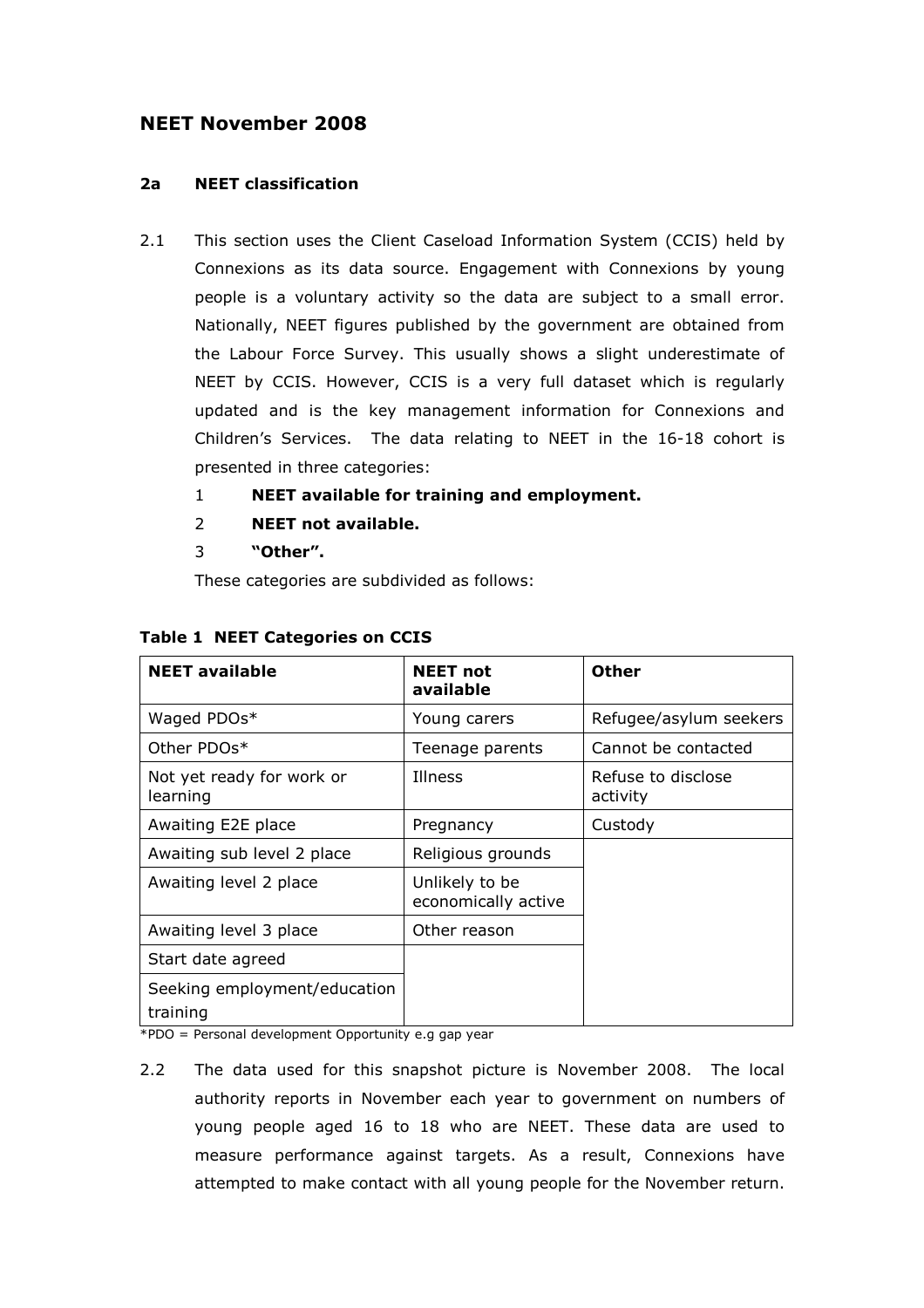Numbers of young people within NEET and the NEET categories fluctuate on a daily basis so any picture is a snapshot. A later section looks at trends in NEET over a year.

2.3 In November 2008, the total number of young people in Norfolk in the 16- 18 age group and who were not in compulsory education was 27787. Of these 6159 (22.2%) were in the western area.





2.4 Of these 6159 young people, 280 (4.6%) were NEET. This figure is the joint highest of the five areas of Norfolk. Figures for other areas are Central 4.6%, East 4.3%, North 4.0% and South 3.6%. The figure for West Norfolk compares favourably with national figures where in 2007, the national figure for NEET was 9.5%. However, this figure still represents 280 young people. In addition to this figure, there were also 87 "Other" young people who could not be contacted or who refused to engage with Connexions.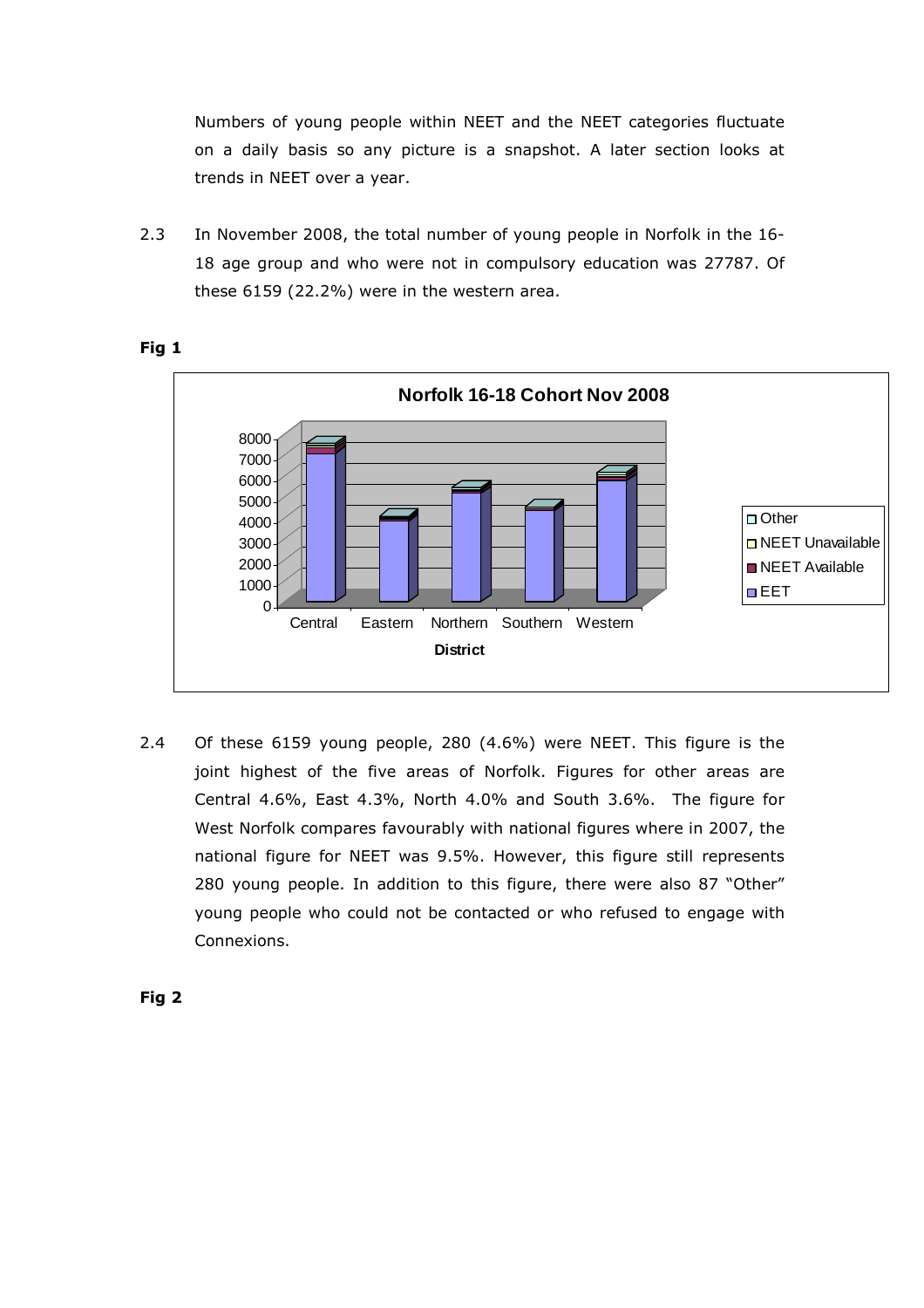

# 2b NEET Available

2.5 The largest category in the NEET Available data in all areas is that of young people seeking employment, education or training. Ten young people in the West are awaiting a place at E2E or Level 2.

|  |  | Table 2 NEET Available Norfolk Nov 2008 |  |  |  |
|--|--|-----------------------------------------|--|--|--|
|--|--|-----------------------------------------|--|--|--|

| <b>NEET Available</b>                                      | Central | Eastern | <b>Northern</b> | Southern | Western |
|------------------------------------------------------------|---------|---------|-----------------|----------|---------|
| Awaiting an E2E place                                      |         | 3       |                 |          | 6       |
| Level 2 training required but place not available          | 2       | 2       |                 |          | 4       |
| Level 3+ training required but place not available         |         |         |                 |          |         |
| Not yet ready for work or learning                         | 2       | 2       | 1               | 2        |         |
| <b>Personal Development Opportunities</b>                  | 5       | 1       | 2               | 3        | 2       |
| Seeking employment, education or training                  | 230     | 104     | 157             | 115      | 175     |
| Start date agreed for employment, education or<br>training | 3       | 4       |                 |          |         |
| Sub level 2 training required but place not available      | 1       |         |                 |          |         |
| <b>Grand Total</b>                                         | 244     | 116     | 161             | 121      | 189     |

# 2c NEET Unavailable

2.6 The data for unavailability emphasizes across the County the significance of teenage pregnancy/parenthood. This is the single most significant reason for being NEET across all areas of Norfolk and represents 22% of all young people who are NEET. West Norfolk also has the highest number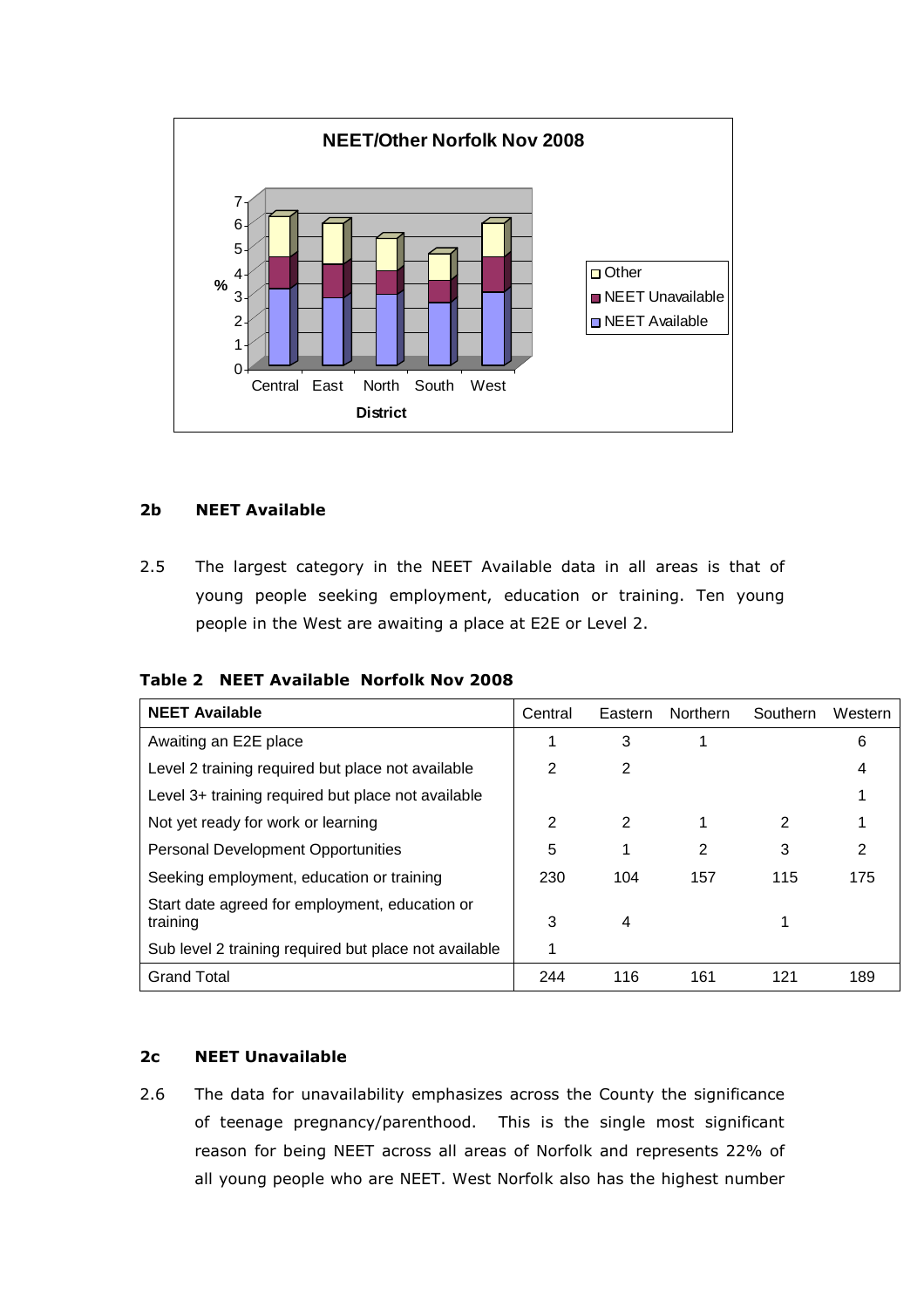of young people who are unavailable owing to illness (25 or 9% of the total NEET figure).

| <b>NEET Unavailable</b>            | Central       | Eastern | <b>Northern</b> | Southern | Western |
|------------------------------------|---------------|---------|-----------------|----------|---------|
| <b>Illness</b>                     | 22            | 14      | 10              | 15       | 25      |
| Other reason not available         | 5             | 5       | 2               | 2        | 5       |
| Pregnant                           | 17            | 14      | 11              | 6        | 15      |
| Supporting family - teenage parent | 55            | 23      | 31              | 19       | 46      |
| Supporting family - young carer    | $\mathcal{P}$ |         |                 |          |         |
| <b>Grand Total</b>                 | 101           | 57      | 55              | 42       | 91      |

Table 3 NEET Unavailable Norfolk 2008

### 2d The November 2008 cohort in West Norfolk

2.7 Connexions Norfolk made available the database at the level of the individual student. In order to meet requirements of data protection, names were removed but details of all NEET by gender, age, ward, statutory school and reason for being NEET were provided. The non availability of individual names meant that it was not possible to discuss individuals with a senior member of staff of their statutory school. The issue of data confidentiality significantly reduces the ability of statutory providers to look at reasons why individuals known to the school become NEET and subsequently, where necessary, take action to amend school IAG processes. The NEET Toolkit, issued by the DCSF, takes the view that "Information about young people needs to be shared between partners" (DCSF, 2008b: 6). The DCSF guidance goes on to say "Schools have an important role to play by……using the findings from the annual activity survey conducted by Connexions to….identify the characteristics of young people who do not make a successful transition (and) evaluate the effectiveness of the support given to young people to make an effective transition to post-16 learning" (DCSF, 2008b: 8). It is difficult to see how schools can effectively engage in sharing responsibility for reducing NEET post 16 if they do not have access to data at an individual level.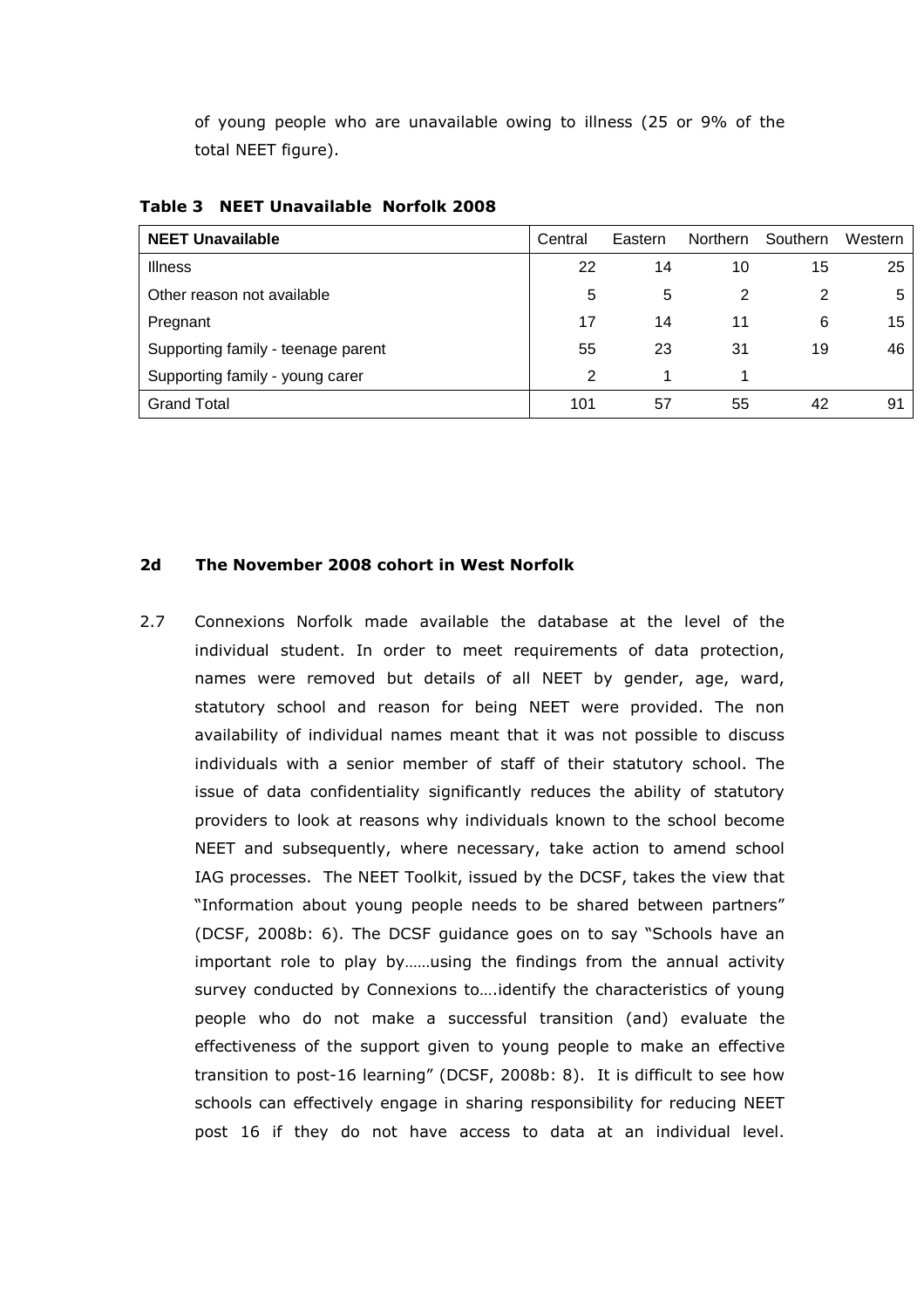Connexions shares aggregated data with schools but access to individual data would be far more effective.

2.8 The individual data provided by Connexions includes all young people aged 16 to 19 in November 2008. The small number aged 16 is of course only approximately 75% of those young people who were 16 on September  $1<sup>st</sup>$ 2008. Likewise, the 19 year olds section contains only those whose  $19<sup>th</sup>$ birthday was between the same September and November. The clear trend is for female NEET to exceed male NEET at age 17 and for this gap to widen for 18 and 19 year olds.



Fig 3

If we focus on 16 to 18 year olds but adjust the data for 16 year olds to represent twelve months, then the data shows a narrower gap between the total number of 16 and 17 year olds who are NEET. Unadjusted data shows a gap of over 60 more 17 year olds. This falls to just over 40 when adjusted.

Fig 4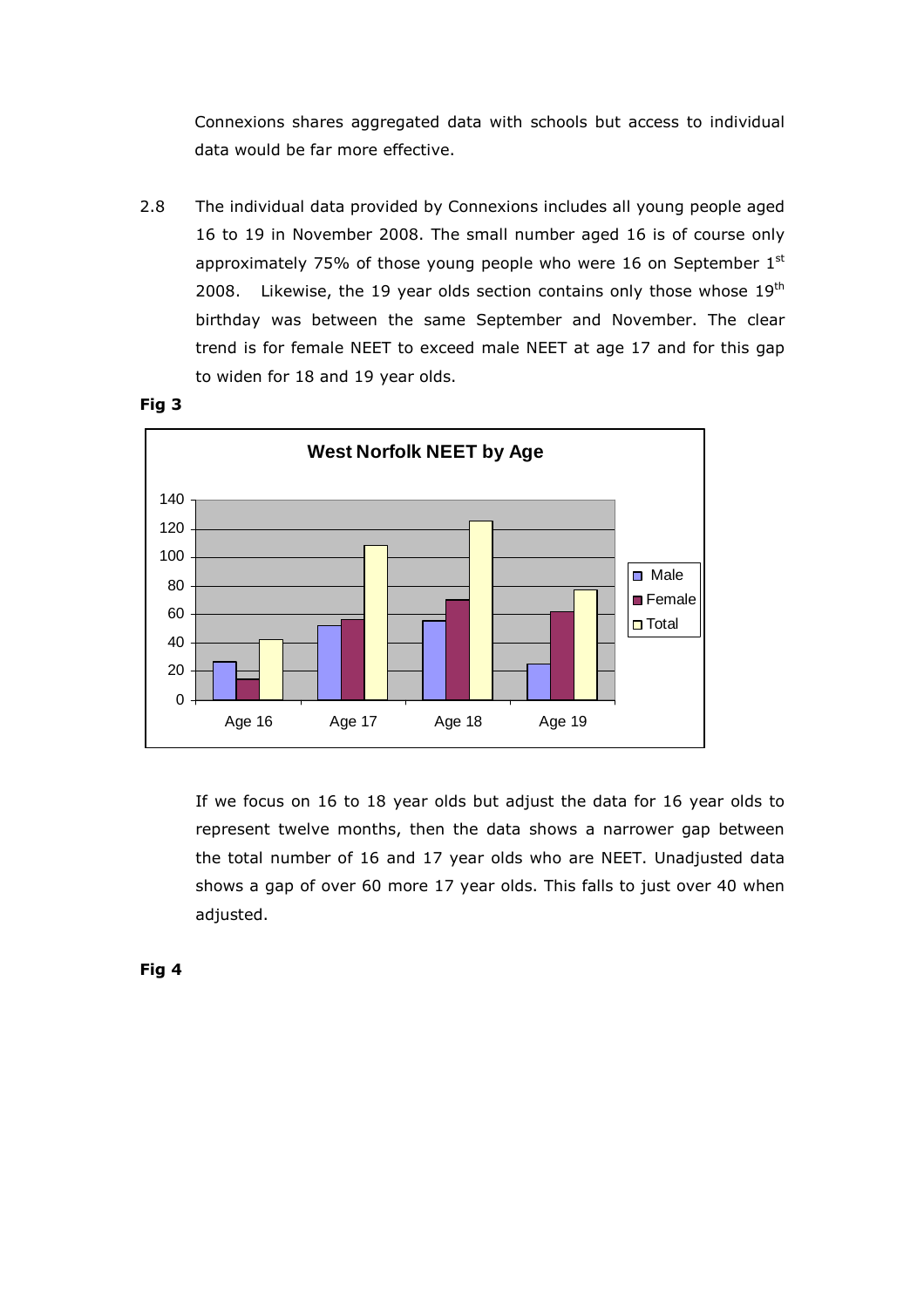

2.9 There is still a larger number of 17 year olds than 16 year olds who are NEET. In paragraph 6, above, teenage pregnancy and parenthood was identified as the single most common cause for NEET. Only a very small number of 16 year olds are NEET as a result of pregnancy. There are however twenty two 17 year olds and thirty seven 18 year olds. The data for 19 year olds covers only September to November.





 The relatively high number of young people who are NEET as a result of illness increases the number of NEET who are unavailable. If we then look at the number of NEET by age but exclude the numbers who are NEET as a result of pregnancy/parenthood/illness, then the graph is different. The totals for the three age groups are 57, 72 and 84 respectively. Young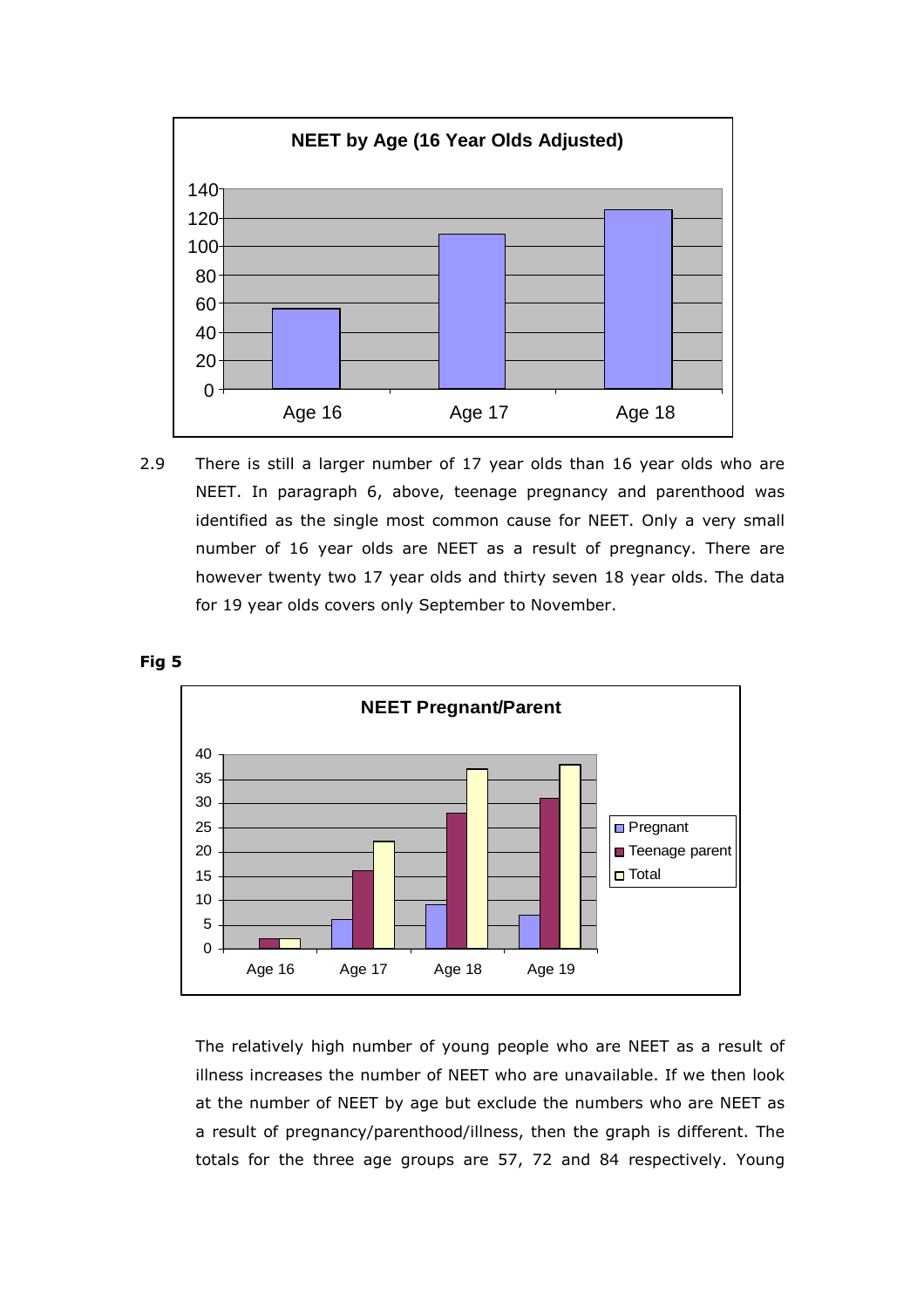males are the larger group at all ages. There is, therefore, an increase between ages 16 and 17 of fifteen in a cohort of approximately 2000 per year in West Norfolk. There will be more detailed discussion of trends over a year in the section below.



Fig 6

2.10 A second source of data was provided by Connexions West. This is an analysis of NEET in West Norfolk as of April 3rd 2009 and which has already been circulated to schools (Appendix 1). The numbers of NEET available by age in April 2009 is shown in the table below. However, the 16 year olds are those with birthdays between April and August, i.e. the final five months of the school year. In the second column, this figure is adjusted to 12 months. The "adjusted" column shows the average number of NEET per month, assuming an even distribution of NEET birthdates across the year.

| Table 4 NEET Available April 03 2009 |               |          |  |  |  |  |  |
|--------------------------------------|---------------|----------|--|--|--|--|--|
| Age as of Apr 09                     | <b>Number</b> | Adjusted |  |  |  |  |  |
| 16                                   | 45            | 108      |  |  |  |  |  |
| 17                                   | 117           | 117      |  |  |  |  |  |
| 18                                   | 136           | 135      |  |  |  |  |  |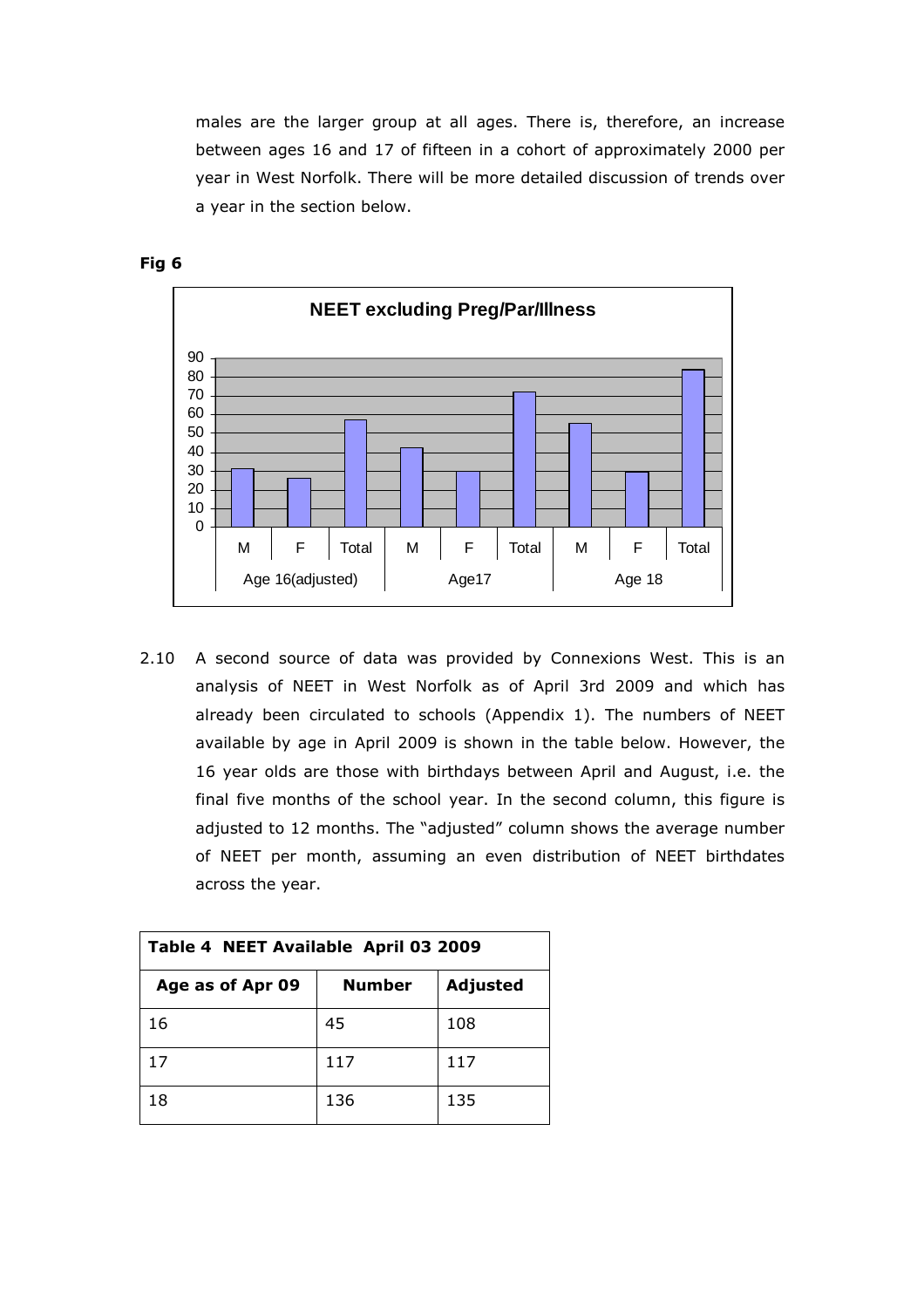### 2e NEET by origin

2.11 The individual data shows the statutory school attended when the student entered the Connexions database. "Educated otherwise" includes attendance at a pupil referral unit. The proportion of young people "educated otherwise" who become NEET is worth more detailed consideration. If we look at the two full years, 17 and 18, there are respectively 24 and 14 who were "educated otherwise". The total number of NEET aged 17 and 18 is 229 so 15% of NEET were "educated otherwise". This far exceeds the proportion of young people from mainstream schools who become NEET. There is less chance of becoming NEET if a young person continues to be educated in a mainstream school.

| Table 5 Number of NEET by Age, Gender and Statutory Institution |        |    |               |    |        |    |               |    |
|-----------------------------------------------------------------|--------|----|---------------|----|--------|----|---------------|----|
| Age                                                             | Age 16 |    | <b>Age 17</b> |    | Age 18 |    | <b>Age 19</b> |    |
| Gender                                                          | М      | F  | м             | F  | М      | F  | M             | F  |
| <b>West Norfolk Schools</b>                                     | 20     | 12 | 30            | 37 | 38     | 54 | 15            | 39 |
| <b>Other Schools</b>                                            |        | 1  | 7             | 6  | 9      | 10 | 4             | 9  |
| <b>Educated Otherwise</b>                                       | 6      |    | 13            | 11 | 8      | 6  | 5             | 11 |

In addition, the data shows the increasing contribution to the NEET figure of young people who were not educated in West Norfolk schools. 9% of 16 year olds fall into this category rising to 12% of 17 year olds and 24% of 18 year olds, so by age 18 nearly one in four NEET in West Norfolk were not educated in the west.

# 2f NEET and statutory school

2.12 The number of NEET and statutory school shows considerable variation, reflecting school "catchment" and school size. The data are shown not for inferences to be drawn as to the actions taken in school to reduce NEET but to allow consideration for targeted action. Whilst most schools are willing to accept that for the majority of young people, placement and retention on their learning route post 16 will be in part a reflection of the information, advice and guidance processes in Year 11, it is difficult to link a young person becoming NEET at age 18, two years after leaving a school, to processes within that school. Again, these data are based on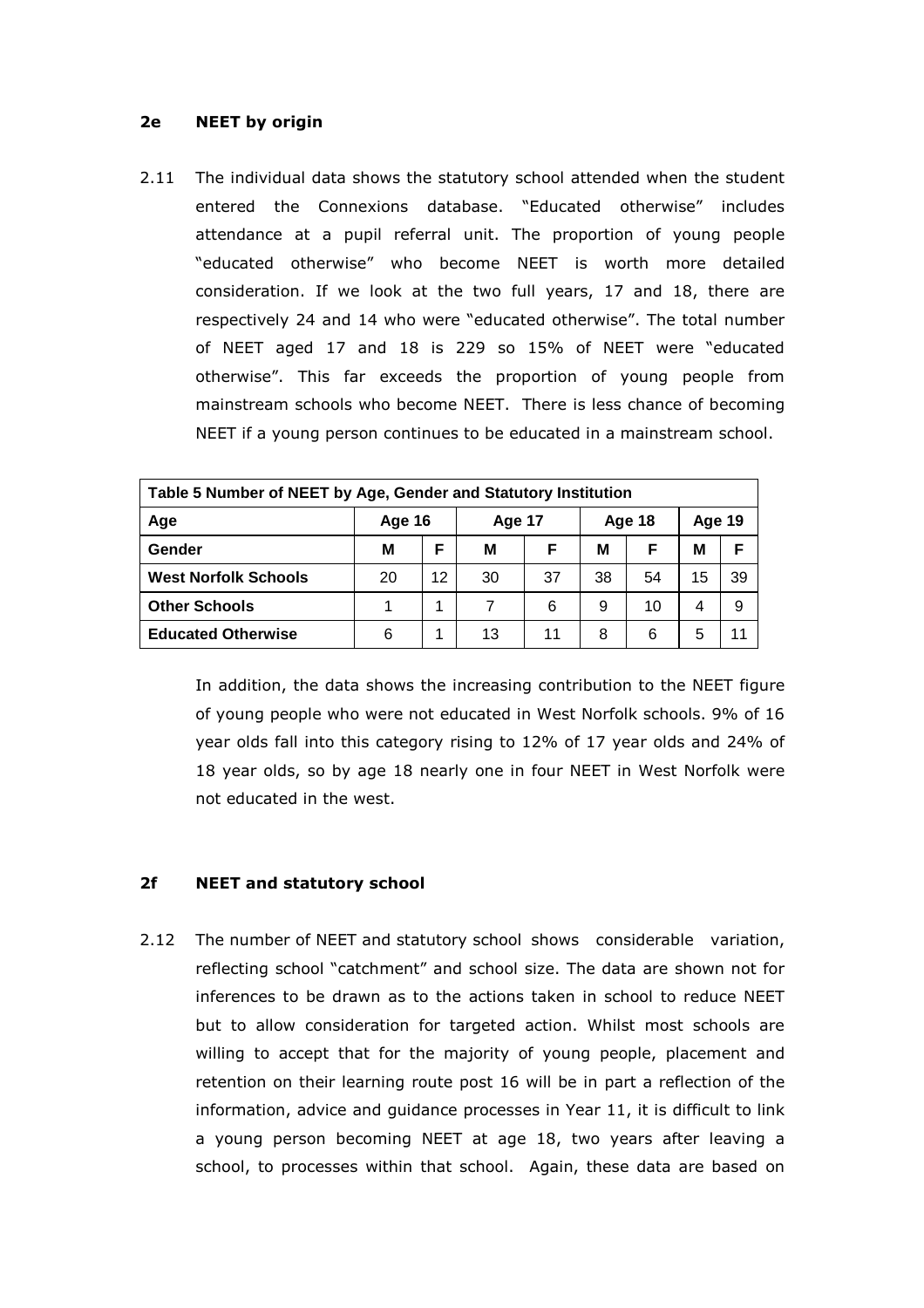age as of November  $30<sup>th</sup>$  2008, so 25% of the 16 year old cohort has moved to age 17. Schools were unable to comment on these data as names were not provided. Without having access to names, schools are unable to discuss actions taken pre 16 to ensure continuity of learning post 16, to have the opportunity to amend their IAG or, indeed, to comment on the degree to which names of NEET were unexpected.

| Table 6 |  |  |  |  | <b>NEET by Age, Gender and Statutory School</b> |  |
|---------|--|--|--|--|-------------------------------------------------|--|
|---------|--|--|--|--|-------------------------------------------------|--|

| <b>School</b>         | <b>16M</b>     | 16 F           | 16 Tot   | 17 M           | 17F      | 17Tot | <b>18M</b>     | <b>18F</b> | 18 Tot          | <b>19M</b> | <b>19F</b> | 19Tot        | <b>TOT</b> |
|-----------------------|----------------|----------------|----------|----------------|----------|-------|----------------|------------|-----------------|------------|------------|--------------|------------|
| Downham Market        | 6              | 2              | 8        | 4              | 3        | 7     | 1              | 5          | $6\phantom{1}6$ | 2          | 2          | 4            | 25         |
| Hamonds               | 5              |                | 6        | 1              | 3        | 4     | $\overline{2}$ | 5          | 7               | 0          | 2          | $\mathbf{2}$ | 19         |
| King Edward           | 0              | 0              | $\bf{0}$ | 8              | 9        | 17    | 4              | 11         | 15              | 0          | 3          | 3            | 35         |
| Marshland             | 0              | 0              | $\bf{0}$ | 1              | 0        | 1     | 2              | 0          | $\mathbf{2}$    | 0          | 0          | 0            | 3          |
| Methwold              |                | $\overline{2}$ | 3        | $\overline{2}$ | 2        | 4     | 5              | 3          | 8               | 1          | 3          | 4            | 19         |
| Smithdon              |                | 2              | 3        | 5              | 7        | 12    | 2              | 7          | 9               | 3          | 5          | 8            | 32         |
| Springwood            | 3              | 3              | 6        | 1              | 6        | 7     | 7              | 8          | 15              | 3          | 9          | 12           | 40         |
| <b>St Clements</b>    | 1              | $\Omega$       | 1        | 1              | $\Omega$ | 1     | 4              | 5          | 9               | $\Omega$   | 1          | $\mathbf 1$  | 12         |
| Park High             | 1              | $\Omega$       | 1        | 5              | 6        | 11    | 11             | 8          | 19              | 4          | 8          | 12           | 43         |
| Wayland               | $\overline{2}$ | $\overline{2}$ | 4        | 2              | 1        | 3     | 0              | 1          | 1               | 1          | 6          | 7            | 15         |
| <b>Schools Totals</b> | 20             | 12             | 32       | 30             | 37       | 67    | 38             | 53         | 91              | 14         | 39         | 53           | 243        |

2.13 It was possible to look at the data and see the degree to which the balance between "available" and "unavailable" varies between statutory institution. These data are presented to illustrate the variation between statutory school, but not as commentary on IAG processes within those schools. They should at least be the start of discussion involving all agencies responsible for young people, including schools.

Fig 7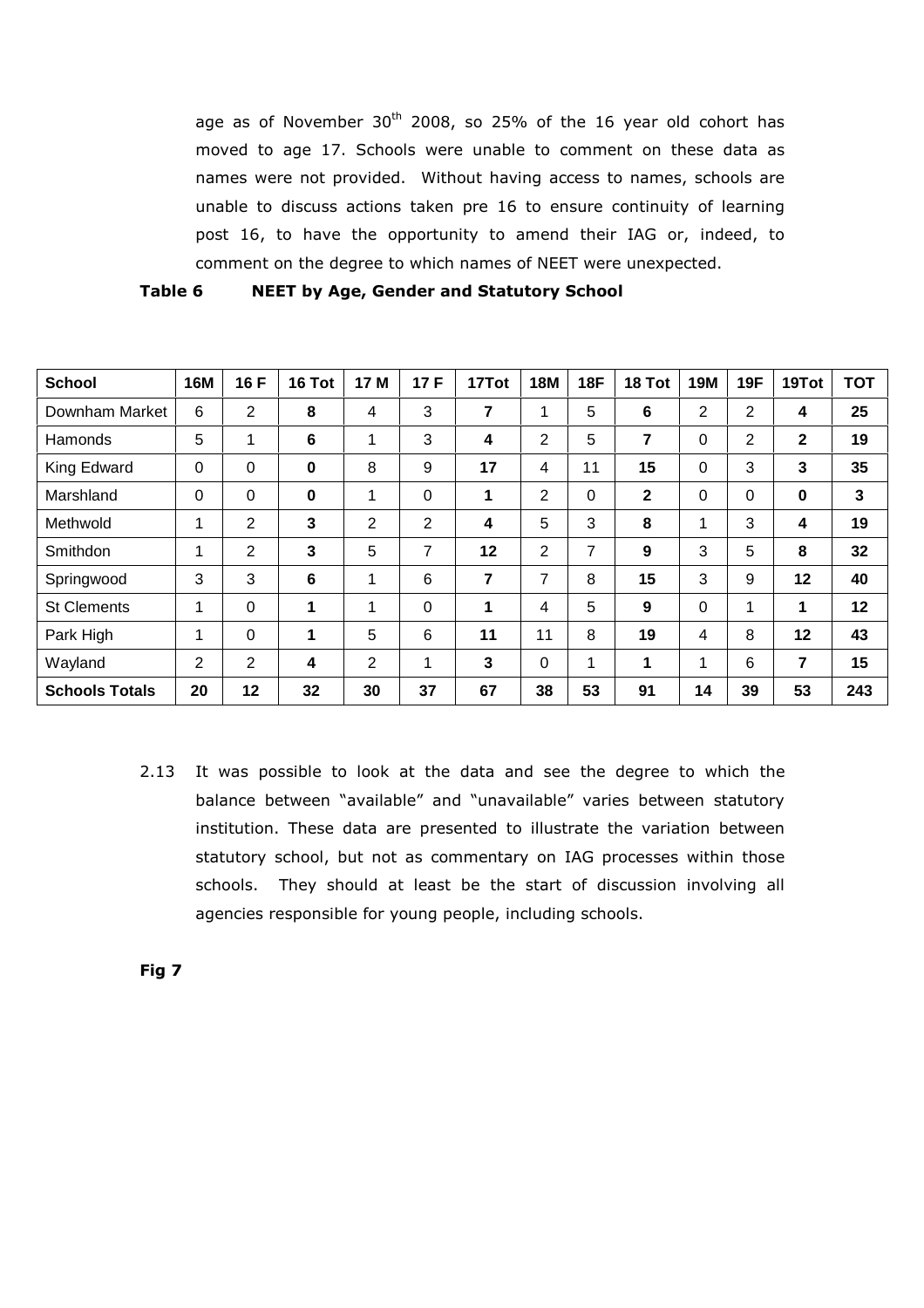

Not surprisingly, the dominant reason for being unavailable for education, employment or training is that of pregnancy/parenthood. It is interesting to look at the data of NEET by age and statutory school. There are variations in the number of young people who are NEET within the first year of leaving statutory education. Some young people whose  $17<sup>th</sup>$ birthday was between September and November 2008 will of course appear as 17 year olds. However, these are small numbers relative to the total cohort, but that is the nature of NEET. Such data must be analysed on an individual basis looking at each young person who is NEET and the reason for being NEET.

| <b>School</b>      | <b>Age 16</b> | Age<br>17 | Age<br>18 | Age<br>19     | <b>Total</b> |
|--------------------|---------------|-----------|-----------|---------------|--------------|
| Downham Market     | 8             | 7         | 6         | 4             | 25           |
| Hamonds            | 6             | 4         | 7         | $\mathcal{P}$ | 19           |
| King Edward        | 0             | 17        | 15        | 3             | 35           |
| Marshland          | 0             | 1         | 2         | 0             | 3            |
| Methwold           | 3             | 4         | 8         | 4             | 19           |
| Smithdon           | 3             | 12        | 9         | 8             | 32           |
| Springwood         | 6             | 7         | 15        | 12            | 40           |
| <b>St Clements</b> |               | 1         | 9         | 1             | 12           |

Table 7 NEET by Age and Statutory School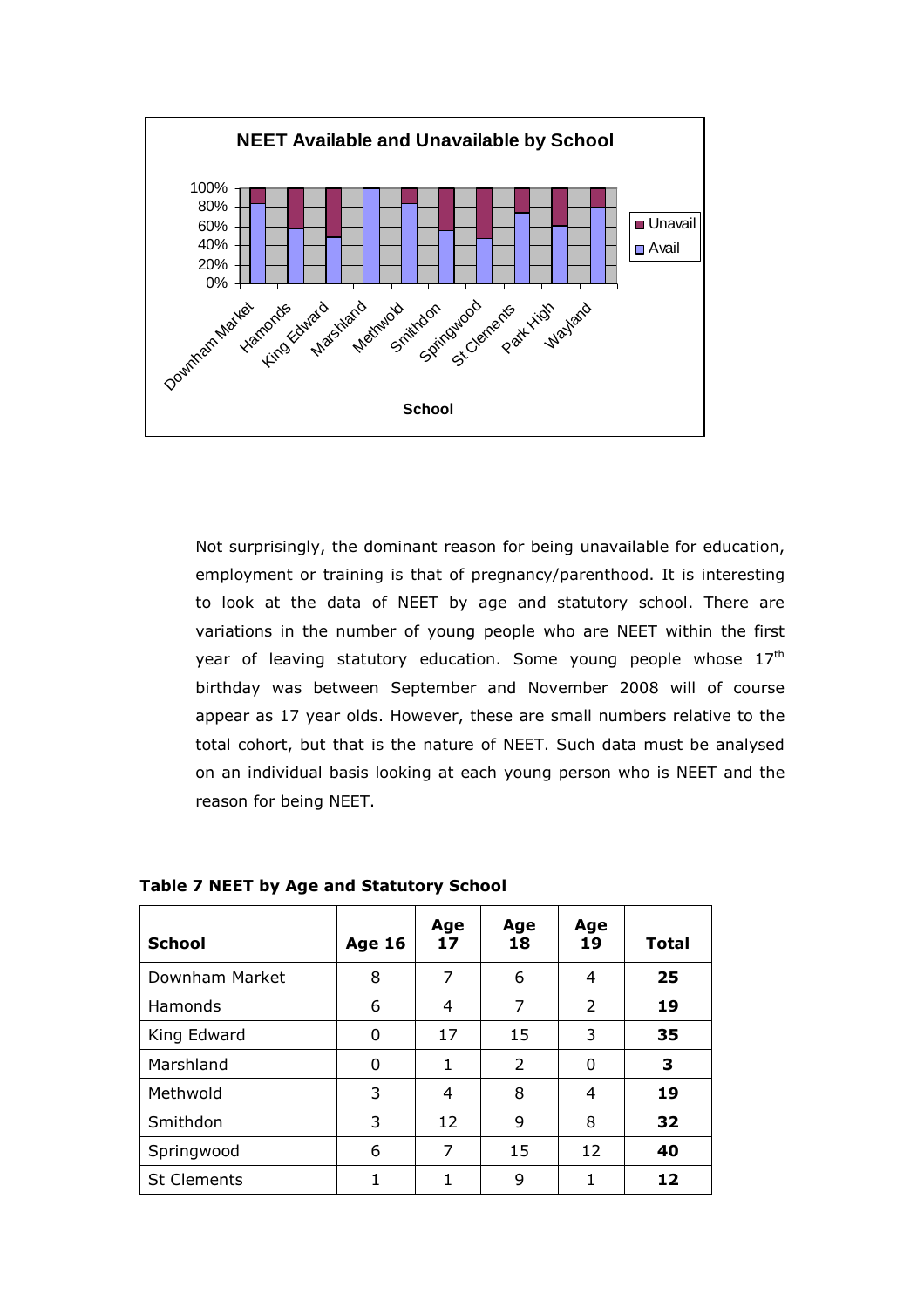| Park High |  | <u>_ </u> | 43 |
|-----------|--|-----------|----|
| Wayland   |  |           | 15 |

### 2g NEET and Ward/parish

2.14 Connexions note the ward/parish of all young people on CCIS. There is a total of 96 wards and parishes with at least one young person who is NEET (Table 8). Twenty have five or more NEET and ten have ten or more young people who are NEET. It will come as no surprise to see the large numbers in and around Kings Lynn. St Margaret's/St Nicholas and Gaywood North Bank differ from the others in that their peak age group for NEET are the 19 year olds, in contrast to 18 for the other areas.

Ward/Parish  $\vert$  16 | 17 | 18 | 19 | Total Fairstead 5 7 13 7 32 Gaywood Chase 3 6 10 7 26 Gaywood North Bank 0 2 6 8 16 N Lynn  $\begin{array}{|c|c|c|c|c|c|c|c|} \hline 1 & 10 & 13 & 9 & 33 \ \hline \end{array}$ S &W Lynn 2 12 13 4 31 Spellowfields 0 0 12 1 13 St Margaret/St Nich  $\begin{array}{|c|c|c|c|c|c|c|c|} \hline \end{array}$  6 | 10 | 30

Table 8 NEET in Kings Lynn Wards

Whilst the western area NEET numbers are dominated by Lynn, there are other wards with significant NEET numbers, with 17 in the Downham wards, 12 in Denton, 11 in Swaffham and 17 in Watton. When the NEET numbers in these wards/parishes are analysed by gender, the impact of pregnancy/parenthood is clear.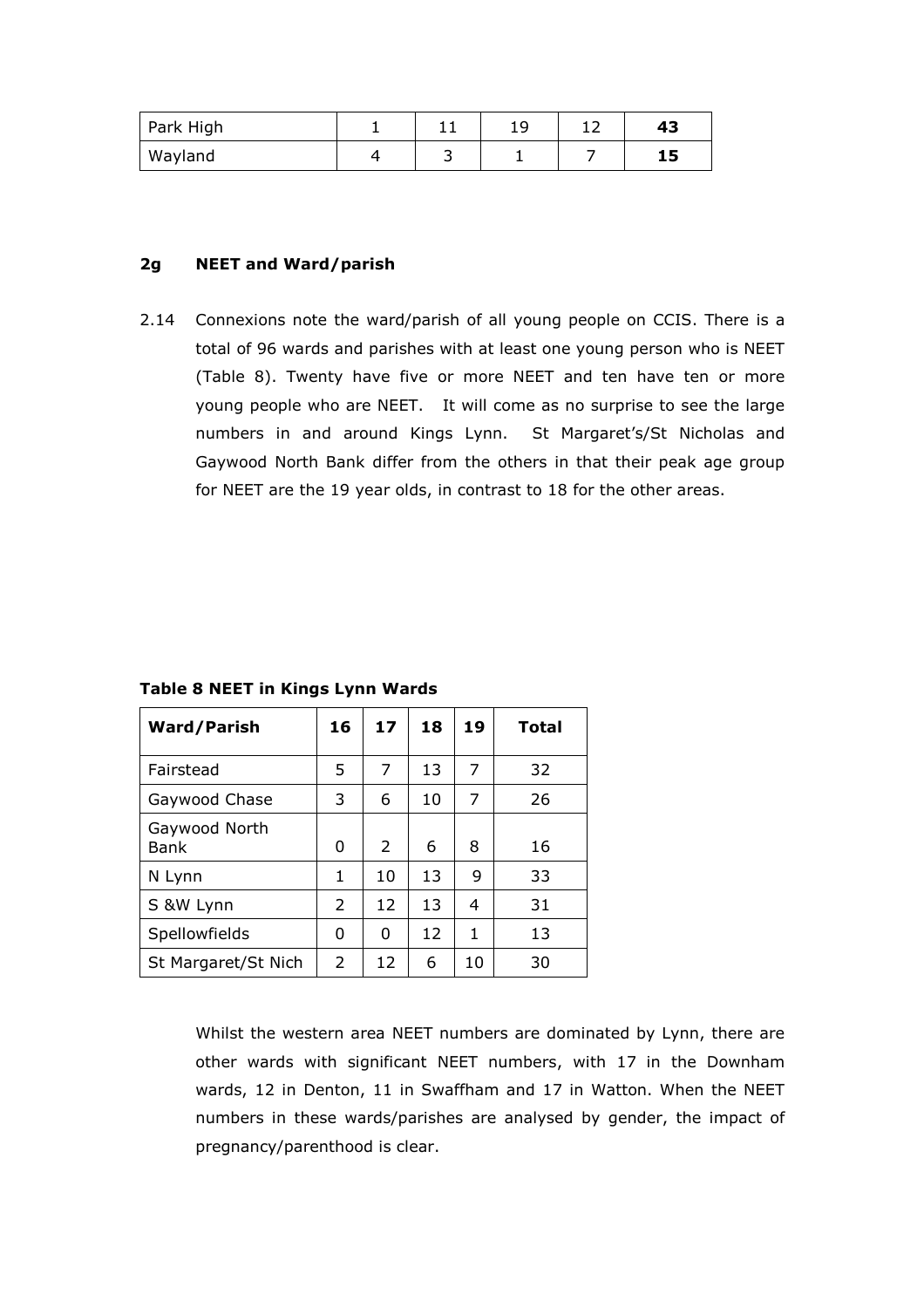| <b>Ward/Parish</b>  | м  | F  | <b>Total</b> |
|---------------------|----|----|--------------|
| Fairstead           | 20 | 12 | 32           |
| Gaywood Chase       | 13 | 13 | 26           |
| Gaywood North Bank  | 7  | 9  | 16           |
| N Lynn              | 15 | 18 | 33           |
| S &W Lynn           | 9  | 22 | 31           |
| Spellowfields       | 5  | 8  | 13           |
| St Margaret/St Nich | 7  | 23 | 30           |

# Table 9 NEET by Gender in Kings Lynn

Of the 180 NEET in these seven wards, 104 (58%) are female with 76 (42%) male. This differential is greatest in St Margaret's/St Nicholas and South and West Lynn where the proportions of female NEET are 77% and 71% respectively.

Fig 8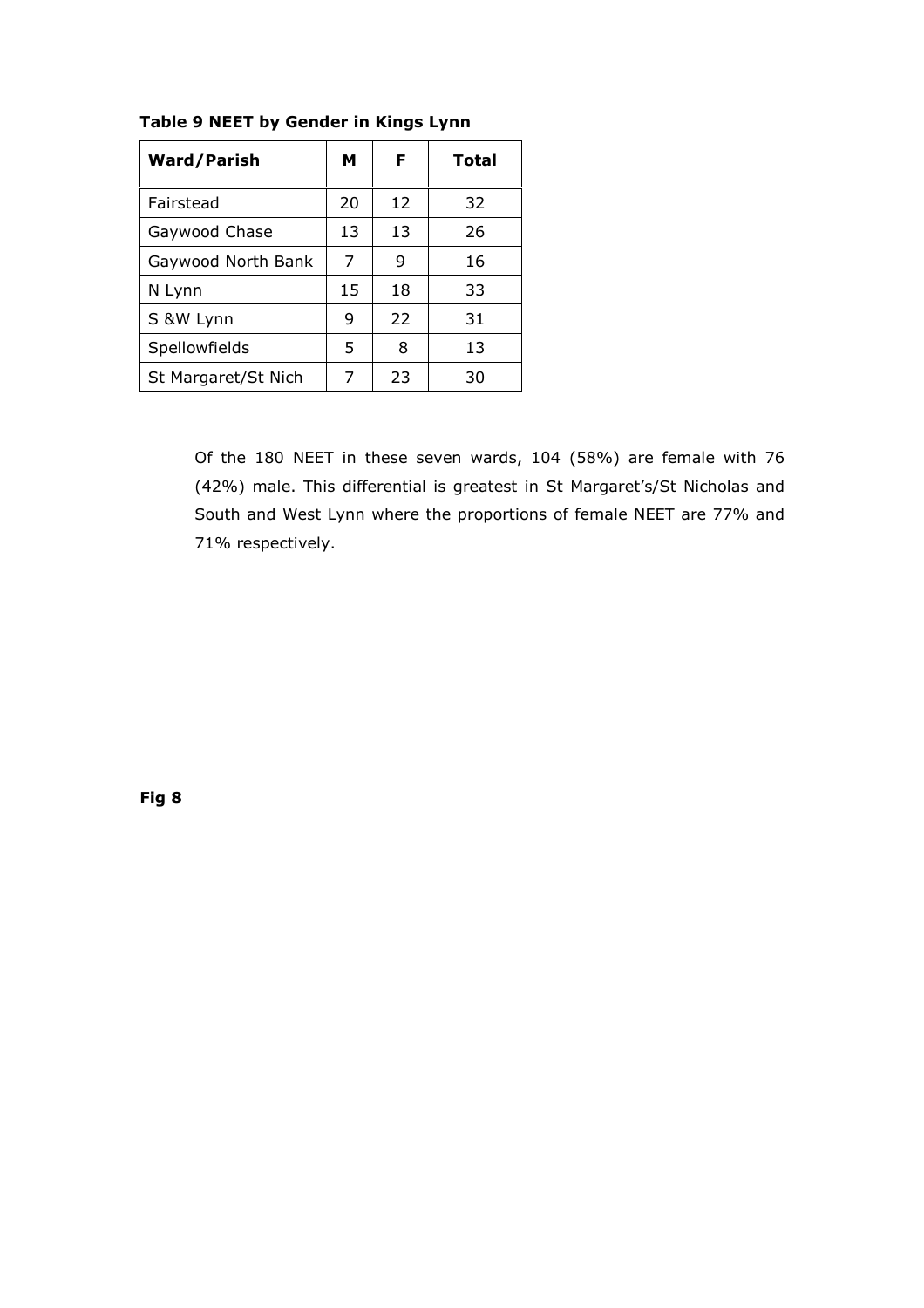

# 2h Teenage Pregnancy/Teenage Parents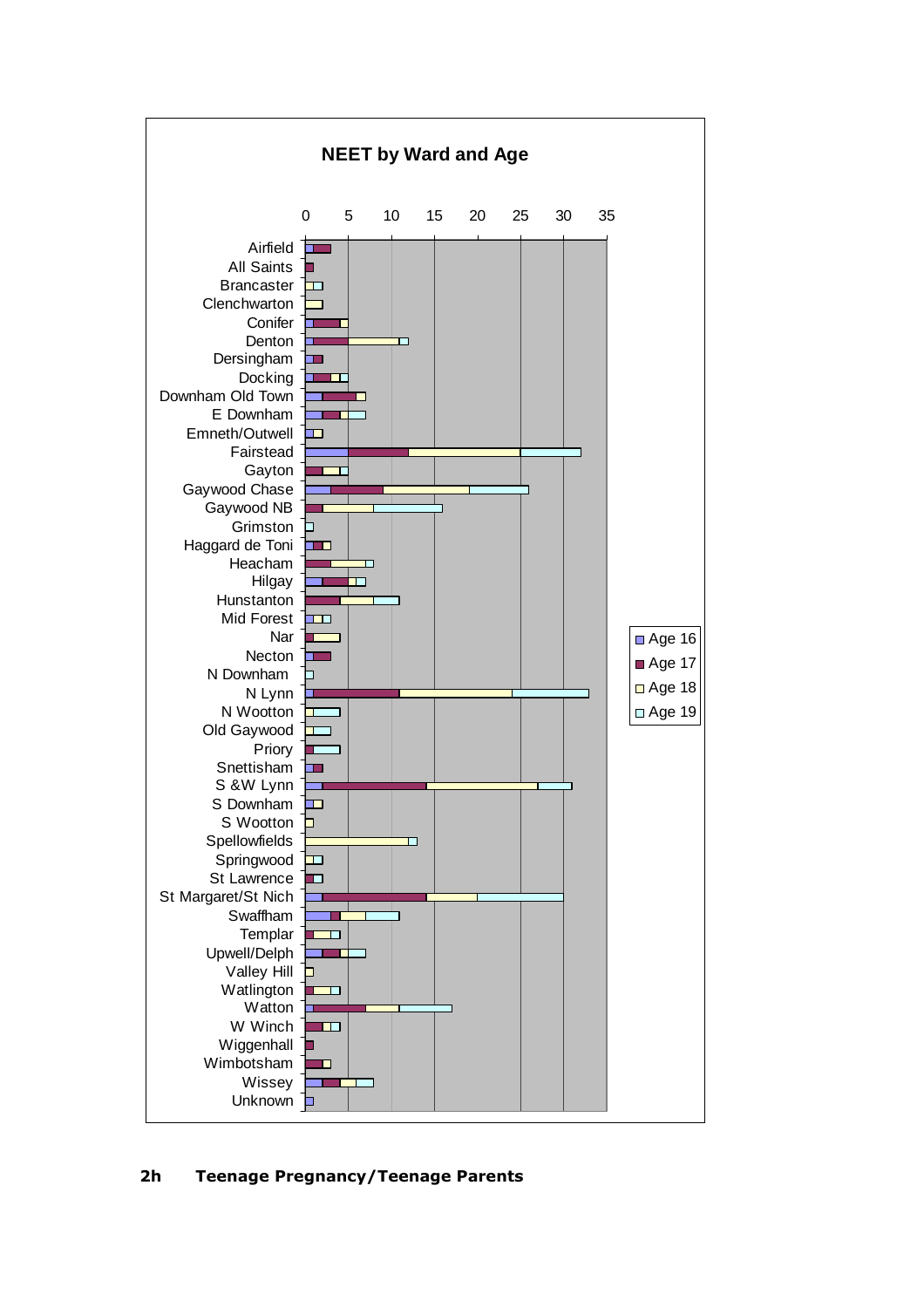2.15 Reference has already been made to the impact on NEET numbers of the increasing number of young people, mostly female, who are NEET as a result of being pregnant/parent. The number of NEET and their statutory school is shown. This graph is not shown to suggest a causal connection but does again emphasise the concentration in Kings Lynn with smaller concentrations in other urban areas. The disproportionate numbers from the Pupil Referral Unit is repeated.

Fig 9



2.16 Not surprisingly, the analysis of pregnancy by ward shows the same distribution as the NEET unavailable analysis.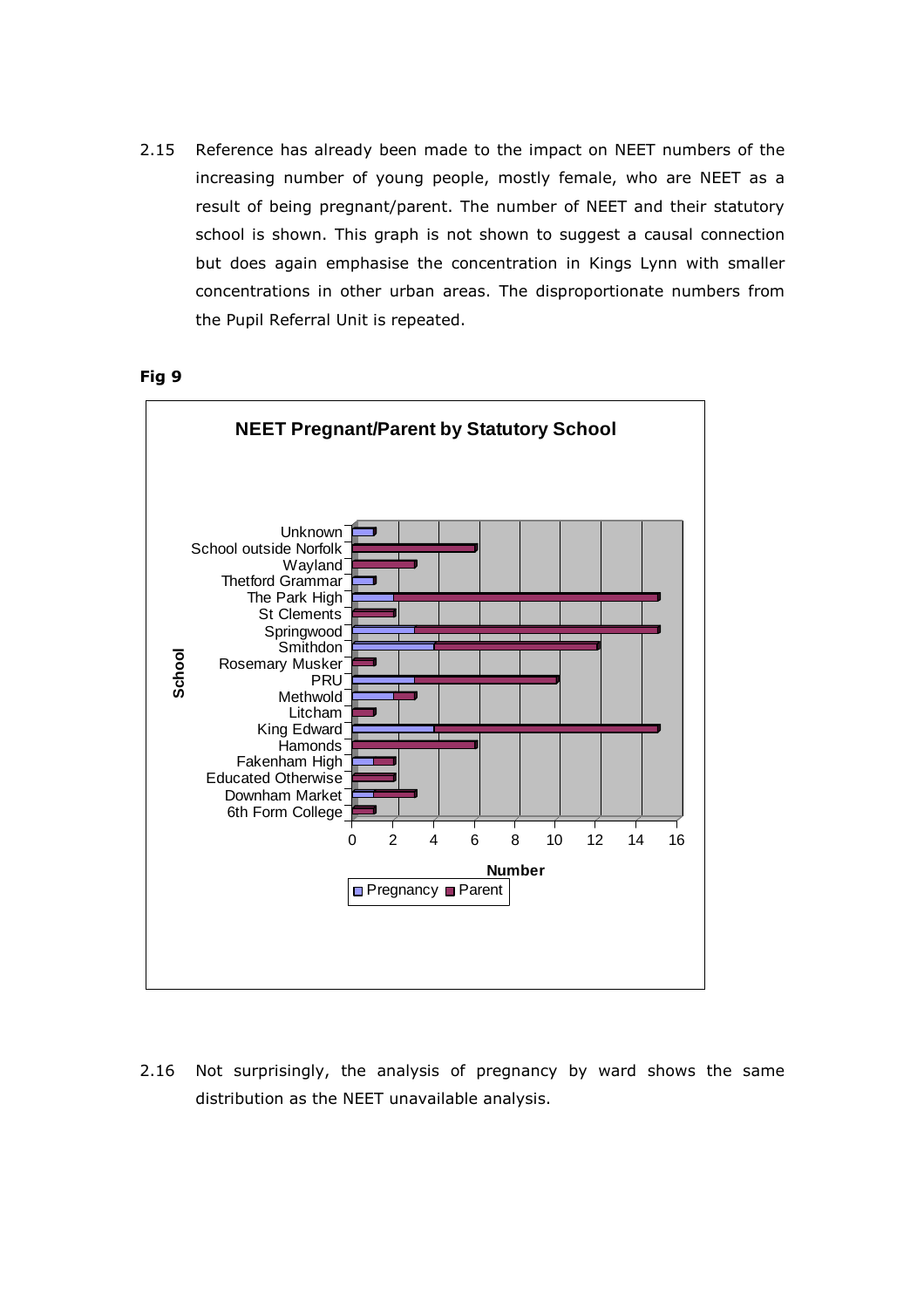

### **NEET Pregnant/Parent by Ward**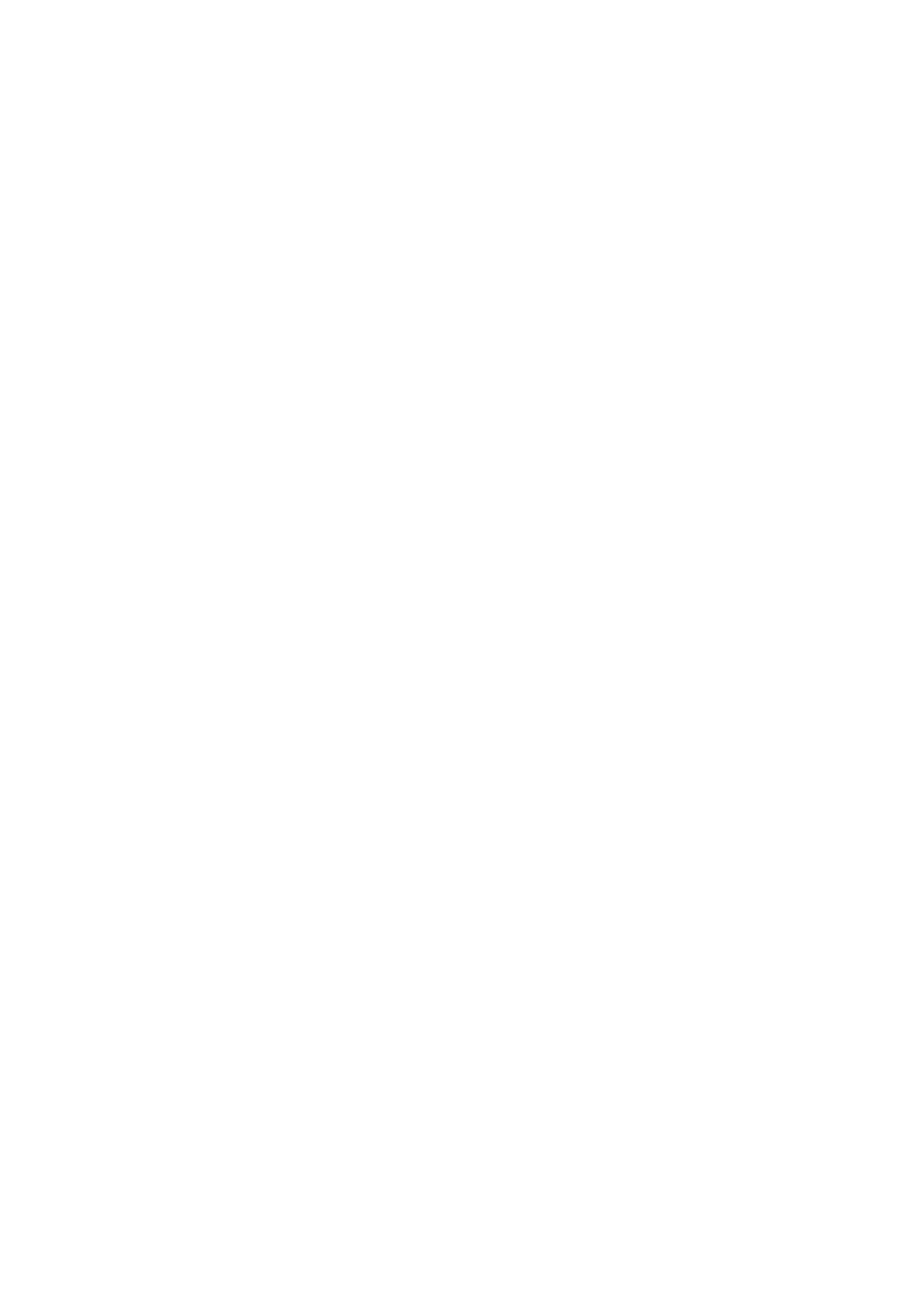# 3. NEET from November 2007 to April 2009

# 3a The Data

3.1 The Norfolk Client Caseload Information System contains a monthly analysis of all young people aged 16 to 19 across the County classified as shown below.

# Table 10 CCIS Data categories – all young people

**Nov 2007** 

| <b>status</b>                             | sub status                                                 |  |  |  |  |
|-------------------------------------------|------------------------------------------------------------|--|--|--|--|
| In Employment Education or Training       | Employment no training                                     |  |  |  |  |
|                                           | Employment with training                                   |  |  |  |  |
|                                           | Full time further education                                |  |  |  |  |
|                                           | Full time higher education                                 |  |  |  |  |
|                                           | Gap Year                                                   |  |  |  |  |
|                                           | Government / LSC Supported Training                        |  |  |  |  |
|                                           | Part time employment                                       |  |  |  |  |
|                                           | Part time learning                                         |  |  |  |  |
|                                           | Pre E2E                                                    |  |  |  |  |
|                                           | School Sixth Form                                          |  |  |  |  |
|                                           | Sixth Form College                                         |  |  |  |  |
|                                           | Temporary employment                                       |  |  |  |  |
|                                           | Work based learning - employed status                      |  |  |  |  |
| NEET - Available to the labour market     | Awaiting an E2E Place                                      |  |  |  |  |
|                                           | Level 2 training required but place not available          |  |  |  |  |
|                                           | Level 3+ training required but place not available         |  |  |  |  |
|                                           | Not yet ready for work or learning                         |  |  |  |  |
|                                           | <b>Personal Development Opportunities</b>                  |  |  |  |  |
|                                           | Seeking employment, education or training                  |  |  |  |  |
|                                           | Start date agreed for employment, education or<br>training |  |  |  |  |
| NEET - Not available to the labour market | <b>Illness</b>                                             |  |  |  |  |
|                                           | Other reason not available                                 |  |  |  |  |
|                                           | Pregnant                                                   |  |  |  |  |
|                                           | Supporting family - teenage parent                         |  |  |  |  |
|                                           | Supporting family - young carer                            |  |  |  |  |
| Other                                     | Current situation not known                                |  |  |  |  |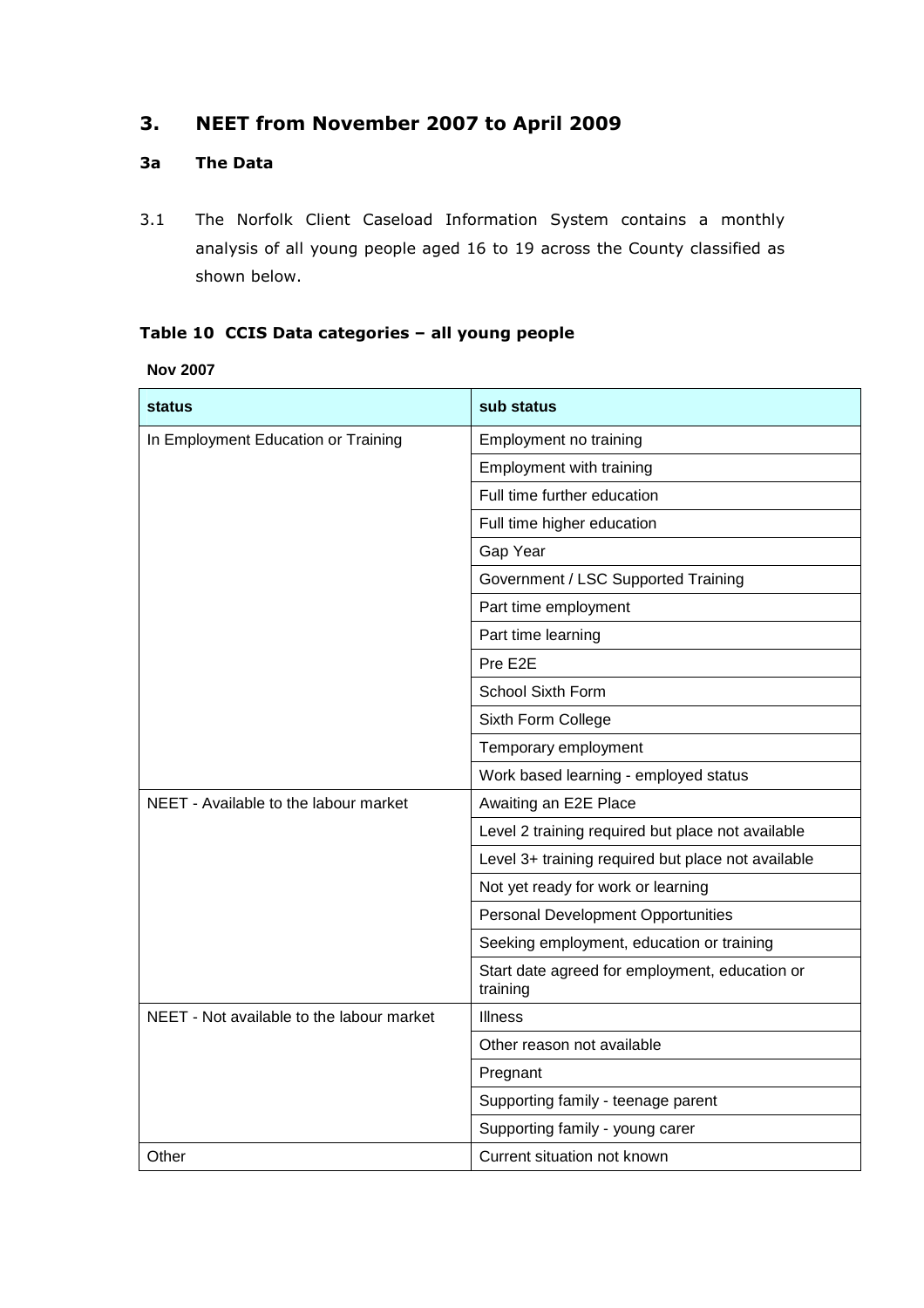In order to allow a review of trends over a year Connexions made this data available at approximately quarterly intervals from Nov 2007 to Nov 2008, plus the April 2009 data to show movements since the November count. The inclusion of the categories into which young people in education, employment or training are placed allows an analysis of movements within that overall category. However, at the moment a detailed analysis from this section is not possible as there has been some miscoding of students in sixth forms into the category of full time education. Connexions are aware of this and acting upon it. The miscoding is within the EET category and does not affect the quantum in the two categories, EET and NEET respectively. A further difference between these data and data looked at earlier is that the classification here is into Year 12, 13 and 14, so that we do not see a decreasing number in one category as the year progresses.

3.2 Across West Norfolk, the number of young people who are in education, employment and training still dominates the picture relative to those who are NEET (Fig 11). The increase in the numbers in Year 12 who are counted in November 2008 compared with the Year 12 of 2007 is apparent. Whilst the numbers of young people who are NEET is a small percentage of the total cohort, this percentage still represents a figure fluctuating between 280 and 465 young people who are not benefitting from education and training, or who are on the economic fringes of society.

Fig 11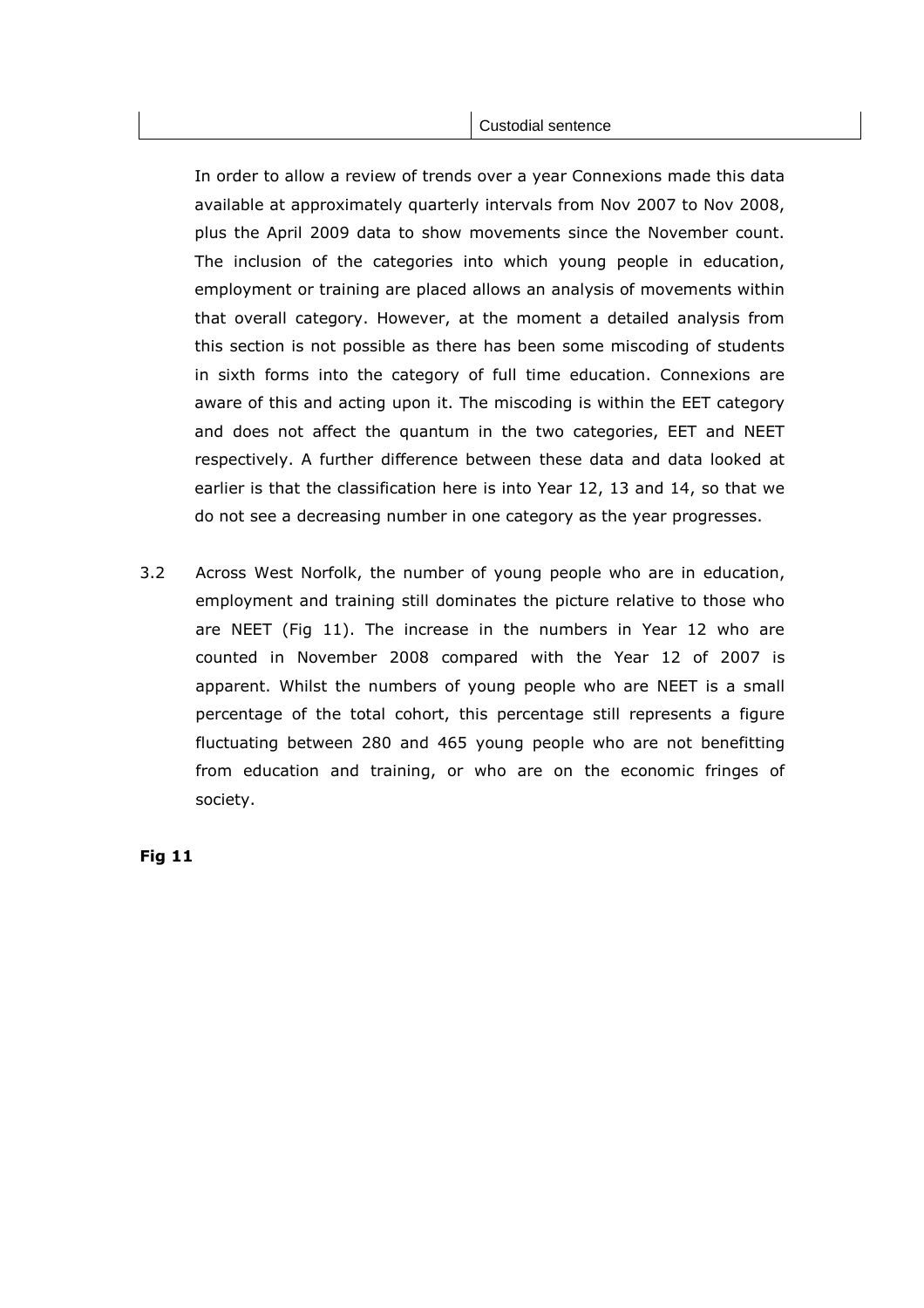

### 3b Analysis of NEET trends

# 3.3 Year 12

The data below allows an analysis of the NEET percentages over the period described. Throughout most of the year from November to May, the NEET available remained little changed hovering between 5.1% and 5.5%. It does not show any significant rise over the course of the year. The rise in August is linked to the number of young people who will have reached the end of a one year course and are looking to their next step. Connexions staff made a significant effort to contact and ensure as many young people as possible were placed in education, employment and training in November, so the 3.3% NEET available is a considerable improvement on the 5.1% of the previous year. However, the figure was rising again by March 2009 to a figure close to the figure of the previous year.

| Table 11 | Trends in NEET Available and Unavailable. Nov 07 - Mar 09 |  |  |  |  |
|----------|-----------------------------------------------------------|--|--|--|--|
|----------|-----------------------------------------------------------|--|--|--|--|

|                         | Year 12 |        |              |              |        |      |  |  |
|-------------------------|---------|--------|--------------|--------------|--------|------|--|--|
|                         | $N-07$  | $A-08$ | $My-08$      | <b>Au-08</b> | $N-08$ | M-09 |  |  |
| <b>NEET Available</b>   | 5.1%    | 5.3%   | 5.5%         | 7.8%         | 3.3%   | 5.6% |  |  |
| <b>NEET Unavailable</b> | 0.7%    | 0.9%   | 0.9%         | 2.0%         | 1.3%   | 1.5% |  |  |
| <b>Other</b>            | 1.2%    | 1.1%   | 1.1%         | 1.1%         | 0.8%   | 0.8% |  |  |
| <b>NEET Total</b>       | 5.8%    | 6.2%   | 6.4%         | 9.8%         | 4.6%   | 7.1% |  |  |
|                         | Year 13 |        |              |              |        |      |  |  |
|                         | $N-07$  | $A-08$ | <b>My-08</b> | <b>Au-08</b> | $N-08$ | M-09 |  |  |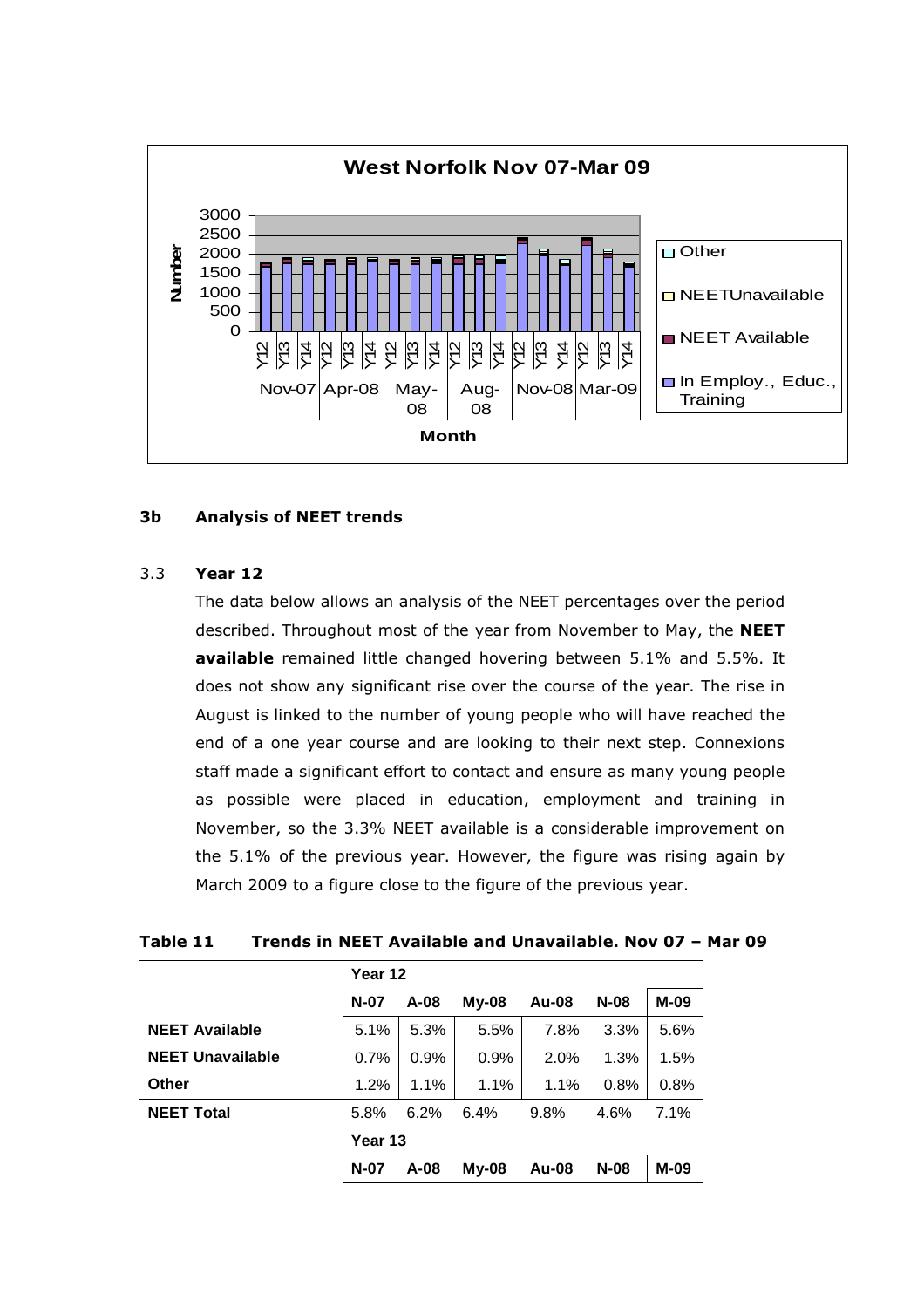| <b>NEET Available</b>   | 4.6%    | 4.8%   | 4.6%    | 5.8%         | 3.6% | 4.3% |  |  |  |
|-------------------------|---------|--------|---------|--------------|------|------|--|--|--|
| <b>NEET Unavailable</b> | 1.7%    | 2.0%   | 1.9%    | 2.5%         | 2.4% | 2.7% |  |  |  |
| <b>Other</b>            | $1.7\%$ | 2.4%   | 2.4%    | 2.8%         | 3.1% | 3.0% |  |  |  |
| <b>NEET Total</b>       | 6.3%    | 6.8%   | 6.5%    | 8.3%         | 6.0% | 7.0% |  |  |  |
|                         | Year 14 |        |         |              |      |      |  |  |  |
|                         |         |        |         |              |      |      |  |  |  |
|                         | $N-07$  | $A-08$ | $My-08$ | <b>Au-08</b> | N-08 | M-09 |  |  |  |
| <b>NEET Available</b>   | 2.9%    | 2.5%   | 2.1%    | 3.2%         | 1.7% | 1.8% |  |  |  |
| <b>NEET Unavailable</b> | 1.8%    | 1.8%   | 2.3%    | 2.6%         | 2.0% | 1.6% |  |  |  |
| Other                   | 4.8%    | 2.5%   | 2.7%    | 3.8%         | 4.2% | 3.8% |  |  |  |

The **NEET Unavailable** figure rises during the year to August 2008. In Nov 2009, the number of NEET Unavailable was, at 1.3%, 0.6% higher than the unavailable figure for the previous year, although below the August figure for the previous Year 12 cohort. The Other figure remains at 1.1% throughout the year. However, as a result of the Connexions work in November, this figure fell to 0.8% of the cohort, below the level of the previous year. The 0.8% was sustained into March.



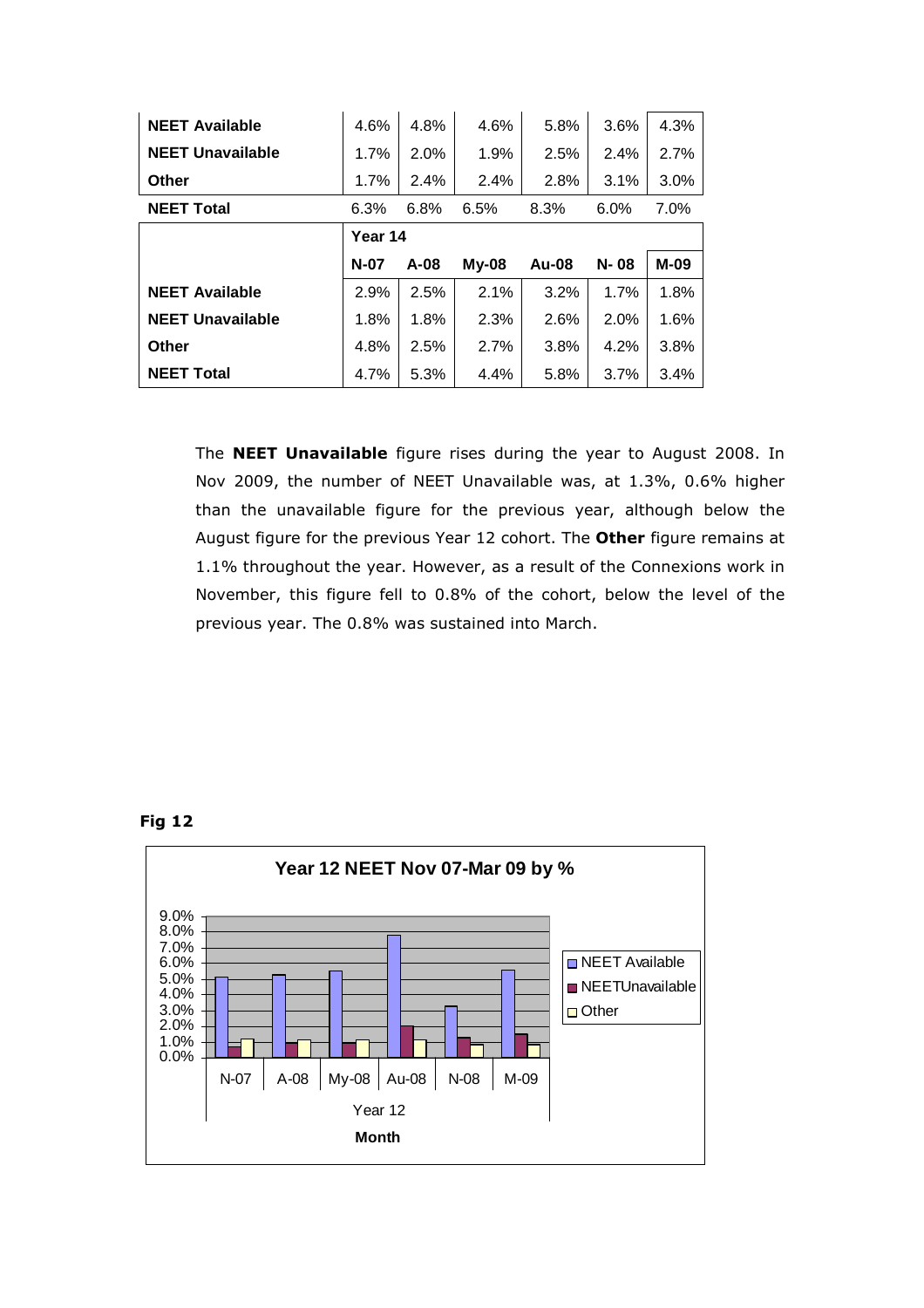### 3.4 Year 13

The percentage of Year 13 who were **NEET Available** was below that of Year 12 from November 2007 to August 2008, and the percentage of Year 13 in this category in November 2008 was 1% lower than the figure for the previous Year 13 cohort, in 2007. Whilst there has been a rise of 0.7% in NEET available in Year 13 between November 2008 and March 2009, this is below the rise of 2.3% for Year 12 over the corresponding period. The NEET Unavailable figure for Year 13 is noticeably higher than the figure for Year 12, in general one per cent higher, although widening to 1.2% in March 2009. The Other category rose gradually throughout Year 13 from 1.7% in November to 2.8% in August. The Year 13 "Other" starting figure for the 2008-2009 cohort was 3.1%, 1.4% higher than the November 2007 figure although falling slightly to 3.0% in April 2009.





### 3.5 Year 14

Throughout Year 14, the **NEET Available** figure is the lowest for all three years. The figures for Year 14 2008-2009 are lower than corresponding figures for 2007-2008. The NEET Unavailable figures are very similar to those for Year 13 over the same period. However, when we look at the Other figures, they are the highest of any year for that category with the November 2007 figure for Year 14 being four times than the Year 12 figure. Engagement with Connexions is a voluntary activity and there is increasing mobility as the young people get older. Many will move away from the area, others will simply not engage with Connexions. As a result, the sub category of Other - Current situation not known shows a rise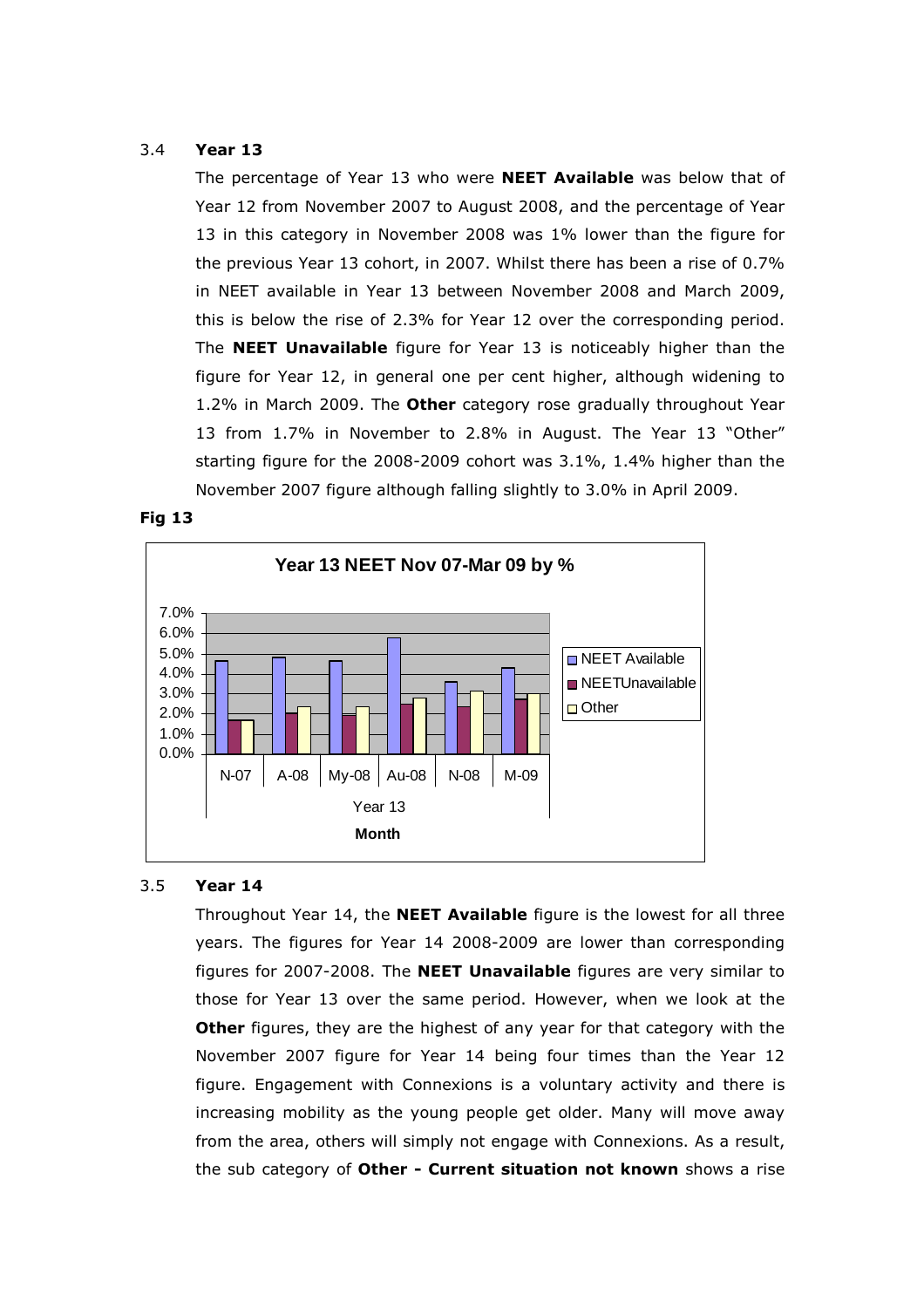from an average of 1.1% in Year 12 (Nov 2007-August 2008) to 2.3% in Year 13 to 3.5% in Year 14.





### 3c NEET Available

| <b>NEET Available Year 12</b> | Nov-<br>07 | Apr-08 | May-<br>08 | Aug-<br>08 | Nov-<br>08 | Mar-<br>09 |
|-------------------------------|------------|--------|------------|------------|------------|------------|
| Awaiting an E2E Place         | 4          | 4      | 5          | 5          | 3          | 2          |
| Level 2 Training required     |            | 1      | 2          | 5          | 2          | 2          |
| Level 3+ Training required    |            |        |            |            | 1          | 2          |
| Not yet ready                 | 2          | 2      | 3          | 3          |            |            |
| Personal Dev Opps             |            |        |            | 1          | 2          | 2          |
| Seeking EET                   | 86         | 92     | 91         | 113        | 72         | 127        |
| <b>Start Date Agreed</b>      |            | 1      | 3          | 25         |            |            |

Table 12 NEET Available Year 12 Nov 07-Mar 09

3.6 In Year 12 as for all years, this category is dominated by the numbers who are seeking employment, education and training. It is not surprising to see the start date category increase in August. There is a very clear increase in those seeking employment etc. in March 2009. These would appear to be young people who have left full time education down from 1393 in Nov 2008 to 1346 in April 2009. There is a fall in school Year 12 Sixth Form numbers from 376 to 371 over the same period. However, reference has been made earlier to issues of the miscoding of students in the EET category and evidence is presented later that there appears to be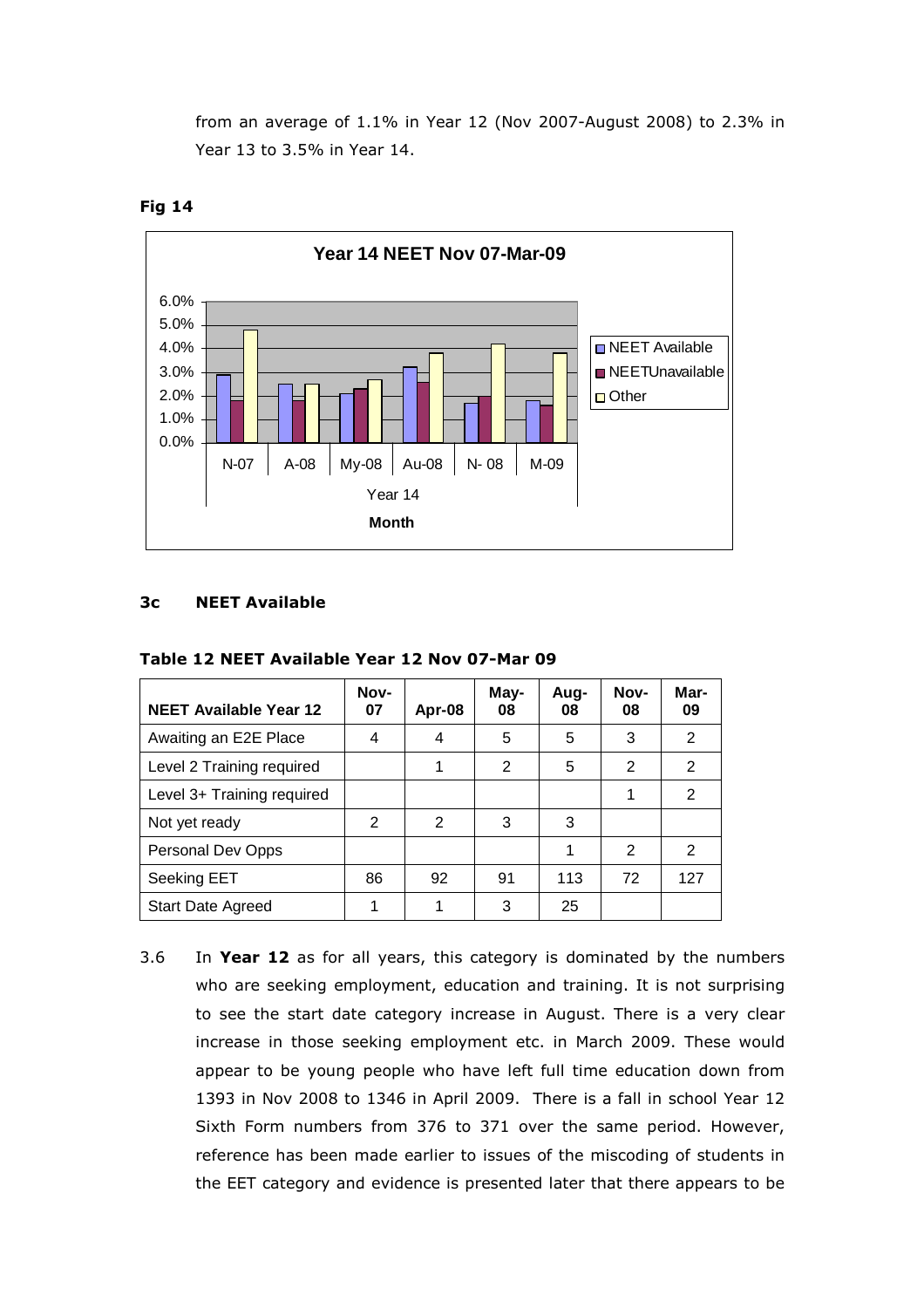weaknesses in the process of informing Connexions of sixth formers who leave, with not all schools informing Connexions as a matter of course. This pattern in Year 12 does not appear between Nov 2007 and April 2008 where the increase in NEET is only 6, but the numbers in full time education actually increase from 993 to 1018 and for school sixth forms falls by 7 from 399 to 392.

For Year 13 there are really no significant trends within the categories. The number of start date again rises in August, as is to be expected. Again, the positive impact in reducing the numbers seeking EET in Nov has not been sustained into April.

| <b>NEET Available Year 13</b> | <b>Nov-07</b> | Apr-08 | May-08 | Aug-08 | <b>Nov-08</b> | Mar-09 |
|-------------------------------|---------------|--------|--------|--------|---------------|--------|
| Awaiting an E2E Place         | 5             |        |        |        |               |        |
| Level 2 Training required     |               |        | 3      | 3      |               |        |
| Level 3+ Training Required    |               |        |        |        |               |        |
| Not yet ready                 |               |        |        |        |               |        |
| Personal Dev Opps             |               |        |        |        |               |        |
| Seeking EET                   | 80            | 89     | 81     | 93     | 73            | 91     |
| <b>Start Date Agreed</b>      | 3             |        | 2      | 15     |               |        |

Table 13 NEET Available Year 13 Nov 07-Mar 09

For Year 14, the only data of any substance is the Seeking EET category.

The lower figures for 2008-2009, sustained to March 09, are positive.

Table 14 NEET Available Year 14 Nov 07-Mar 09

| <b>NEET Available Year 14</b> | <b>Nov-07</b> | Apr-08 | May-08 | Aug-08 | <b>Nov-08</b> | Mar-09 |
|-------------------------------|---------------|--------|--------|--------|---------------|--------|
| Awaiting an E2E Place         |               |        |        |        |               |        |
| Level 2 Training required     |               |        |        |        |               |        |
| Level 3+ Training Required    |               |        |        |        |               |        |
| Not yet ready                 |               |        |        |        |               |        |
| Personal Dev Opps             |               | 2      |        |        |               |        |
| Seeking EET                   | 53            | 47     | 39     | 57     | 30            | 32     |
| <b>Start Date Agreed</b>      |               |        |        |        |               |        |

# 3d NEET Unavailable

3.7 There are no significant trends throughout 2007 to 2008 for Year 12 other than the illness which swept through West Norfolk in August 2008, tripling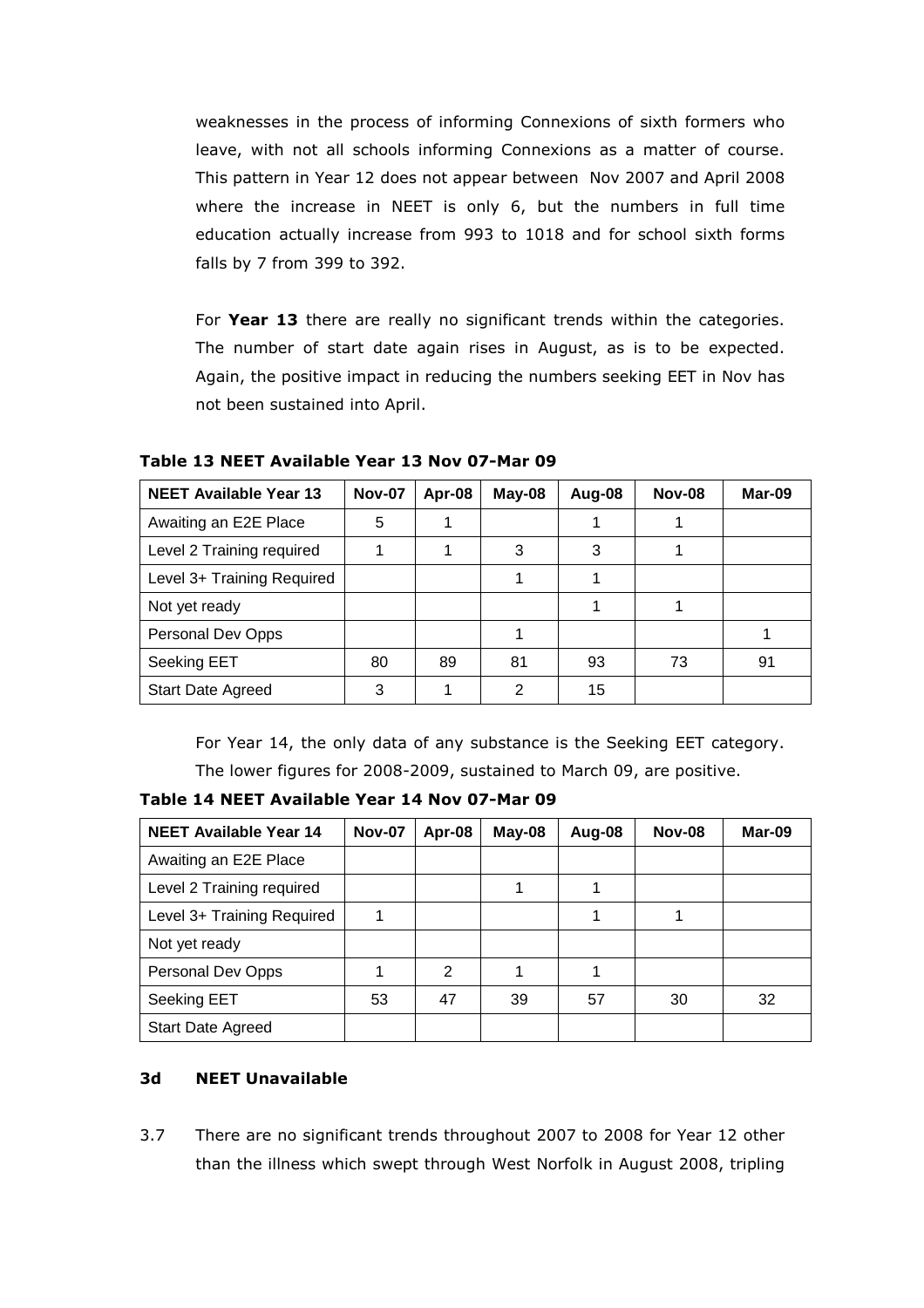the number of NEET who were unavailable owing to illness. The "snapshot" data of NEET in November 2008 identified two teenage parents who were 16 and NEET. The data for November 2008 based on the whole of Year 12 shows 16 teenage parents and seven pregnancies who are NEET. The year data will also include 17 year olds in Year 12. This a stark illustration of the rapid impact of pregnancy and parenthood on NEET figures at 16 and 17. The pregnancies increase towards the end of the year although remaining in single figures across West Norfolk.

| <b>NEET Unavailable Y12</b> | <b>Nov-07</b> | Apr-08 | $May-08$ | Aug-08 | <b>Nov-08</b> | Mar-09 |
|-----------------------------|---------------|--------|----------|--------|---------------|--------|
| <b>Illness</b>              | າ             |        |          | 19     |               | 12     |
| Other Reason                |               |        |          | 3      |               |        |
| Pregnant                    |               |        | 5        | 8      |               |        |
| <b>Teenage Parent</b>       |               | 5      | 4        |        | 16            | 19     |

Table 15 NEET Unavailable Year 12 Nov 07-Mar 09

For Year 13, we begin to see the significant developments which have already been described.

| <b>NEET Unavailable Y13</b> | <b>No-07</b> | Apr-08 | $My-08$ | Au-08 | <b>No-08</b> | Mar-09 |
|-----------------------------|--------------|--------|---------|-------|--------------|--------|
| <b>Illness</b>              | 5            | 6      | 6       | 9     |              |        |
| Other Reason                |              | 2      |         |       |              |        |
| Pregnant                    | 10           | 6      | 6       | 9     | 9            |        |
| <b>Teenage Parent</b>       | 18           | 24     | 23      | 28    | 34           | 42     |
| Young carer                 |              |        |         |       |              |        |

Table 16 NEET Unavailable Year 13 Nov 07-Mar 09

Whilst illness remains in single figures at all six recording points, as does the number of pregnancies, the cumulative effect of these pregnancies now begins to be reflected in the numbers of teenage parents in the Year 13 2007-2008. The Year 13 2008-2009 starts with a significantly higher figure of teenage parents than the previous year. The figures for November 2008 and March 2009 show a doubling of the number of teenage parents over the previous year.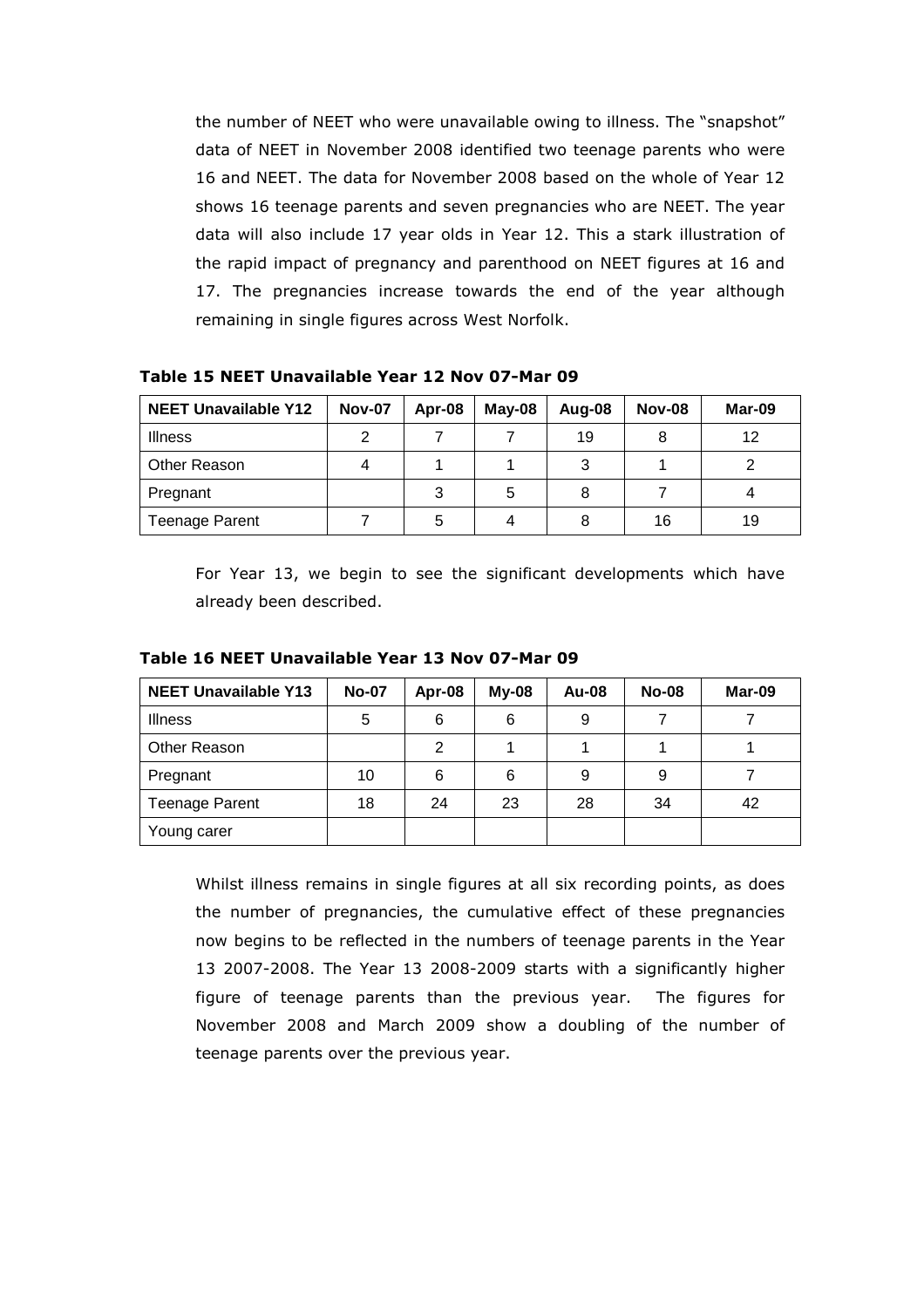The Year 14 cohort has a number of teenage parents exceeding 20 for the whole of 2007-2008.

| <b>NEET Unavailable Y14</b> | <b>Nv-07</b> | Apr-08 | $My-08$ | Au-08 | <b>No-08</b> | <b>Mr-09</b> |
|-----------------------------|--------------|--------|---------|-------|--------------|--------------|
| <b>Illness</b>              | 4            |        | 6       |       | 6            | 5            |
| <b>Other Reason</b>         |              | ⌒      |         | ົ     |              |              |
| Pregnant                    | 4            |        | 11      | 10    | 6            | 5            |
| <b>Teenage Parent</b>       | 23           | 22     | 23      | 30    | 25           | 18           |
| Young carer                 | 3            | ົ      | 3       |       |              |              |

Table 17 NEET Unavailable Year 14 Nov 07-Mar 09

#### 3e Other

3.8 There are two categories in this section, current situation not known and custodial sentence. The maximum number of young people reported as being in custody during the period under review is 4 for Year 14 in Nov 2008 and March 2009. Whilst "NEET unknown" are not strictly part of the NEET analysis, they are included here as the data demonstrate the difficulties faced by Connexions as young people become older.





Connexions manage to sustain a "not known" figure of twenty or so throughout Year 12 and although these data only cover one year, there are also only 20 unknown in the Year 12 in 2008-2009. This number triples as young people move into year 13 where there is a rising trend throughout the year. Nov 2008 and March 2009 have 66 and 63